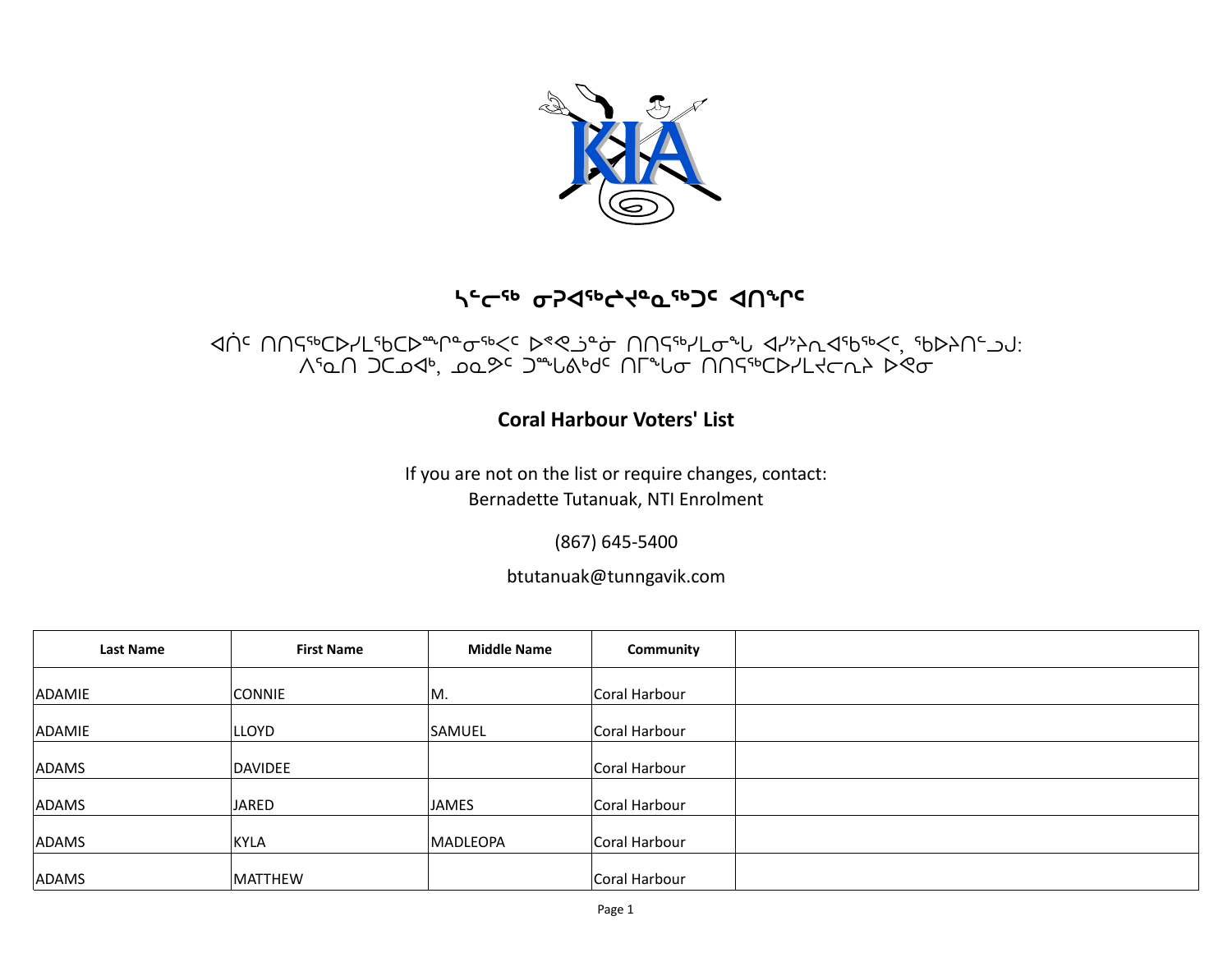| <b>Last Name</b> | <b>First Name</b> | <b>Middle Name</b> | Community     |  |
|------------------|-------------------|--------------------|---------------|--|
| ADAMS            | MIMI              | MATTA              | Coral Harbour |  |
| ADAMS            | MINA              | <b>ULLATITAQ</b>   | Coral Harbour |  |
| ADAMS            | PETER             |                    | Coral Harbour |  |
| ADAMS            | <b>WILLIE</b>     |                    | Coral Harbour |  |
| AGGARK           | SAMSON            | Κ                  | Coral Harbour |  |
| ALOGUT           | <b>BERNICE</b>    |                    | Coral Harbour |  |
| ALOGUT           | GEORGE            |                    | Coral Harbour |  |
| ALOGUT           | LUKE              | <b>KIDLAPIK</b>    | Coral Harbour |  |
| ALOGUT           | SIASI             | <b>TAPIA</b>       | Coral Harbour |  |
| AMITNAK          | RAYLA             | <b>QABLUTSIAK</b>  | Coral Harbour |  |
| ANGOO            | <b>ISAIAH</b>     |                    | Coral Harbour |  |
| ANGOOTEALUK      | ANTHONY           | <b>RAY</b>         | Coral Harbour |  |
| ANGOOTEALUK      | ARMAND            | T.                 | Coral Harbour |  |
| ANGOOTEALUK      | ARTHUR            |                    | Coral Harbour |  |
| ANGOOTEALUK      | BENNY             |                    | Coral Harbour |  |
| ANGOOTEALUK      | BERNARD           |                    | Coral Harbour |  |
| ANGOOTEALUK      | <b>CAYLIN</b>     | <b>JADE</b>        | Coral Harbour |  |
| ANGOOTEALUK      | <b>CHARLIE</b>    |                    | Coral Harbour |  |
| ANGOOTEALUK      | <b>CHRISTINA</b>  | ANN POOKA EJAKAK   | Coral Harbour |  |
| ANGOOTEALUK      | <b>CURTIS</b>     | AQANAAQ            | Coral Harbour |  |
| ANGOOTEALUK      | <b>ERICA</b>      |                    | Coral Harbour |  |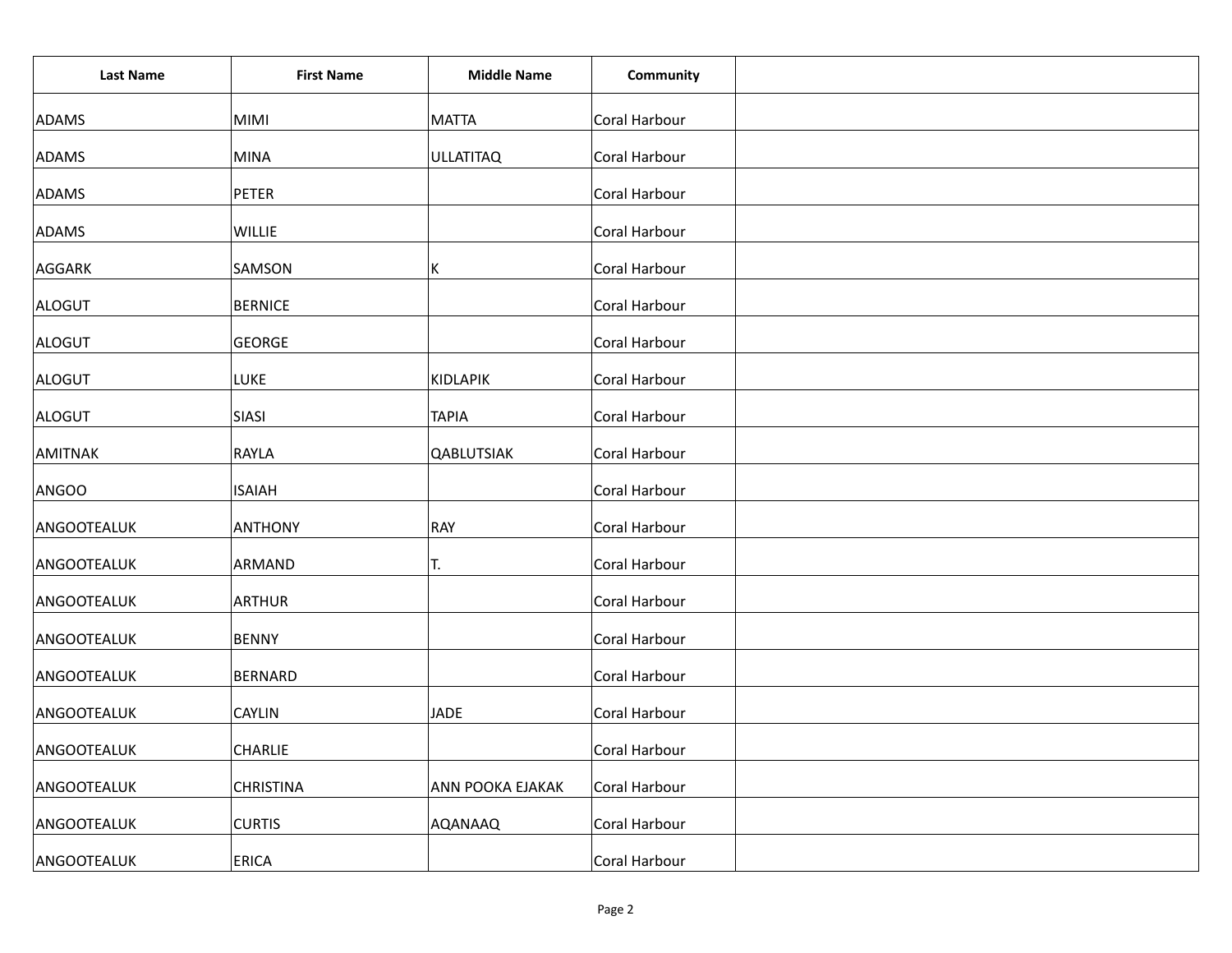| <b>Last Name</b> | <b>First Name</b>   | <b>Middle Name</b> | Community            |  |
|------------------|---------------------|--------------------|----------------------|--|
| ANGOOTEALUK      | GAIL                | NOAH               | Coral Harbour        |  |
| ANGOOTEALUK      | GEORGE              |                    | Coral Harbour        |  |
| ANGOOTEALUK      | <b>HANNAH</b>       | MANITOK            | Coral Harbour        |  |
| ANGOOTEALUK      | <b>JACKIE DAVID</b> | <b>SEKOLIAK</b>    | Coral Harbour        |  |
| ANGOOTEALUK      | <b>JANAE</b>        | <b>PILIQTUQ</b>    | Coral Harbour        |  |
| ANGOOTEALUK      | <b>JESSICA</b>      | 0                  | Coral Harbour        |  |
| ANGOOTEALUK      | <b>JOEY</b>         | <b>EMIKTOWT</b>    | Coral Harbour        |  |
| ANGOOTEALUK      | <b>JOSEPH</b>       |                    | Coral Harbour        |  |
| ANGOOTEALUK      | <b>JUDY</b>         | EVALUAKJUK         | Coral Harbour        |  |
| ANGOOTEALUK      | <b>JUIPIE</b>       | MANGIUQ            | <b>Coral Harbour</b> |  |
| ANGOOTEALUK      | <b>KEITH</b>        | <b>MATTHEW</b>     | Coral Harbour        |  |
| ANGOOTEALUK      | KEVIN               | <b>TAGAK</b>       | Coral Harbour        |  |
| ANGOOTEALUK      | KEVIN JR.           | <b>DAVID</b>       | Coral Harbour        |  |
| ANGOOTEALUK      | LEO                 |                    | Coral Harbour        |  |
| ANGOOTEALUK      | LIZZIE              |                    | Coral Harbour        |  |
| ANGOOTEALUK      | MARTY               | QINGUK             | Coral Harbour        |  |
| ANGOOTEALUK      | MARY                | <b>ITEE</b>        | Coral Harbour        |  |
| ANGOOTEALUK      | MOLLY               | TONO               | Coral Harbour        |  |
| ANGOOTEALUK      | OWEN                | <b>IQSUQTUQ</b>    | Coral Harbour        |  |
| ANGOOTEALUK      | PATRICK             | KAUNAK             | Coral Harbour        |  |
| ANGOOTEALUK      | PETER-LEE           |                    | Coral Harbour        |  |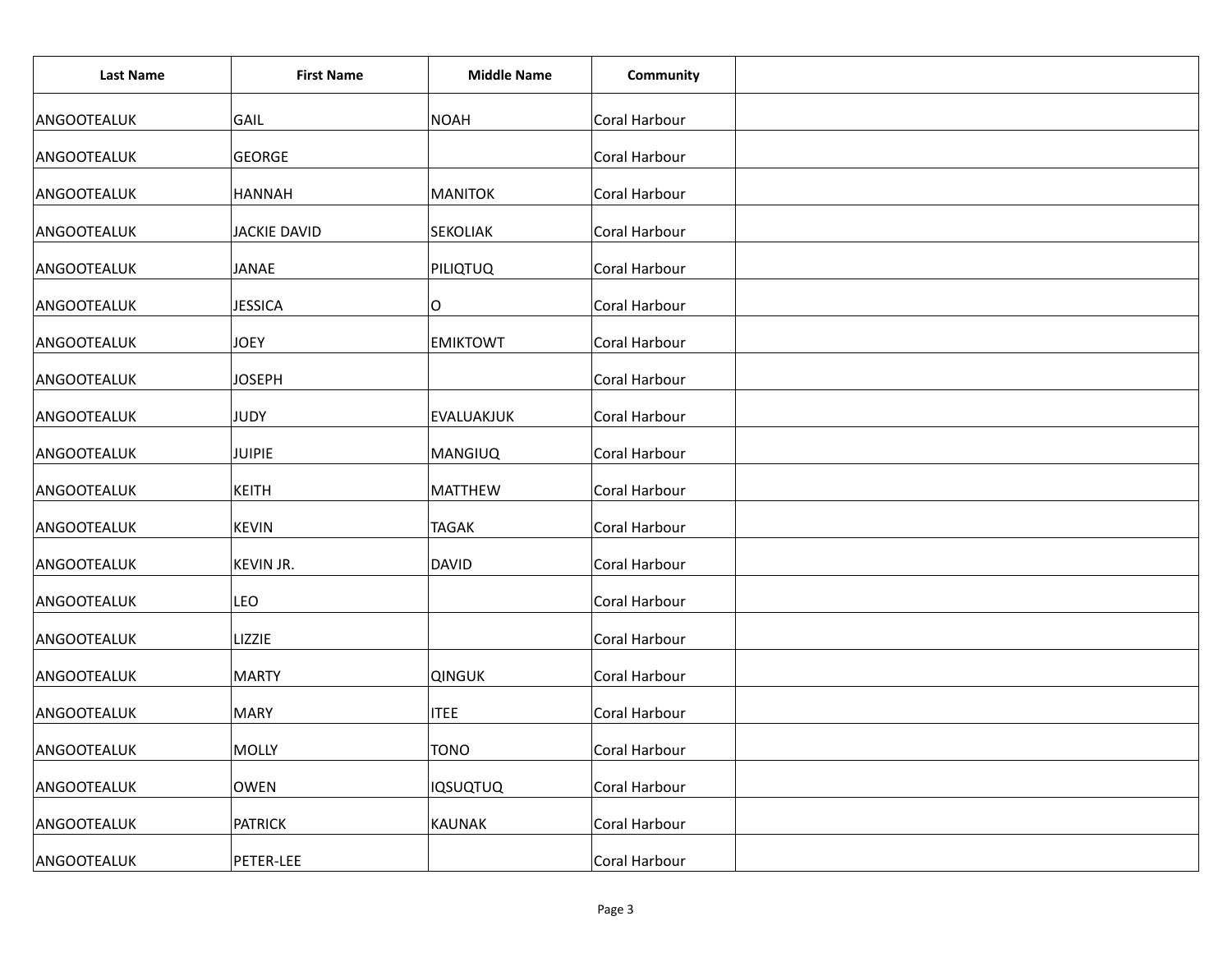| <b>Last Name</b> | <b>First Name</b> | <b>Middle Name</b>   | Community     |  |
|------------------|-------------------|----------------------|---------------|--|
| ANGOOTEALUK      | RENA              | <b>POASIE</b>        | Coral Harbour |  |
| ANGOOTEALUK      | SEBASTIEN         | PIARI                | Coral Harbour |  |
| ANGOOTEALUK      | <b>SELMA</b>      |                      | Coral Harbour |  |
| ANGOOTEALUK      | <b>SHIELA</b>     |                      | Coral Harbour |  |
| ANGOOTEALUK      | SUSAN             | <b>ALAREAK JANET</b> | Coral Harbour |  |
| ANGOOTEALUK      | <b>SUSIE</b>      | Р.                   | Coral Harbour |  |
| ANGOOTEALUK      | <b>TREY</b>       | JUDAS                | Coral Harbour |  |
| ANGUTTITAURUQ    | MICHELLE          |                      | Coral Harbour |  |
| AQUPTANGNUAQ     | <b>CHARLIE</b>    |                      | Coral Harbour |  |
| ARNGNA'NAAQ      | ARNOLD            | <b>TREVOR</b>        | Coral Harbour |  |
| <b>BRUCE</b>     | AUSTIN            | <b>NUKAPIAK</b>      | Coral Harbour |  |
| <b>BRUCE</b>     | <b>CHAD</b>       | <b>ROBERT</b>        | Coral Harbour |  |
| <b>BRUCE</b>     | DARREN            |                      | Coral Harbour |  |
| <b>BRUCE</b>     | DAVE              |                      | Coral Harbour |  |
| <b>BRUCE</b>     | DENNIS            |                      | Coral Harbour |  |
| <b>BRUCE</b>     | <b>DEVIN</b>      | <b>TY UJARALAAQ</b>  | Coral Harbour |  |
| <b>BRUCE</b>     | <b>DORIS</b>      |                      | Coral Harbour |  |
| <b>BRUCE</b>     | DRAKE             | <b>ITTUVIK</b>       | Coral Harbour |  |
| <b>BRUCE</b>     | GABRIEL           | NALLIGIARNIQ         | Coral Harbour |  |
| <b>BRUCE</b>     | GERALDINE         | AQNAUYAQ             | Coral Harbour |  |
| <b>BRUCE</b>     | JENICA            | MARILYN              | Coral Harbour |  |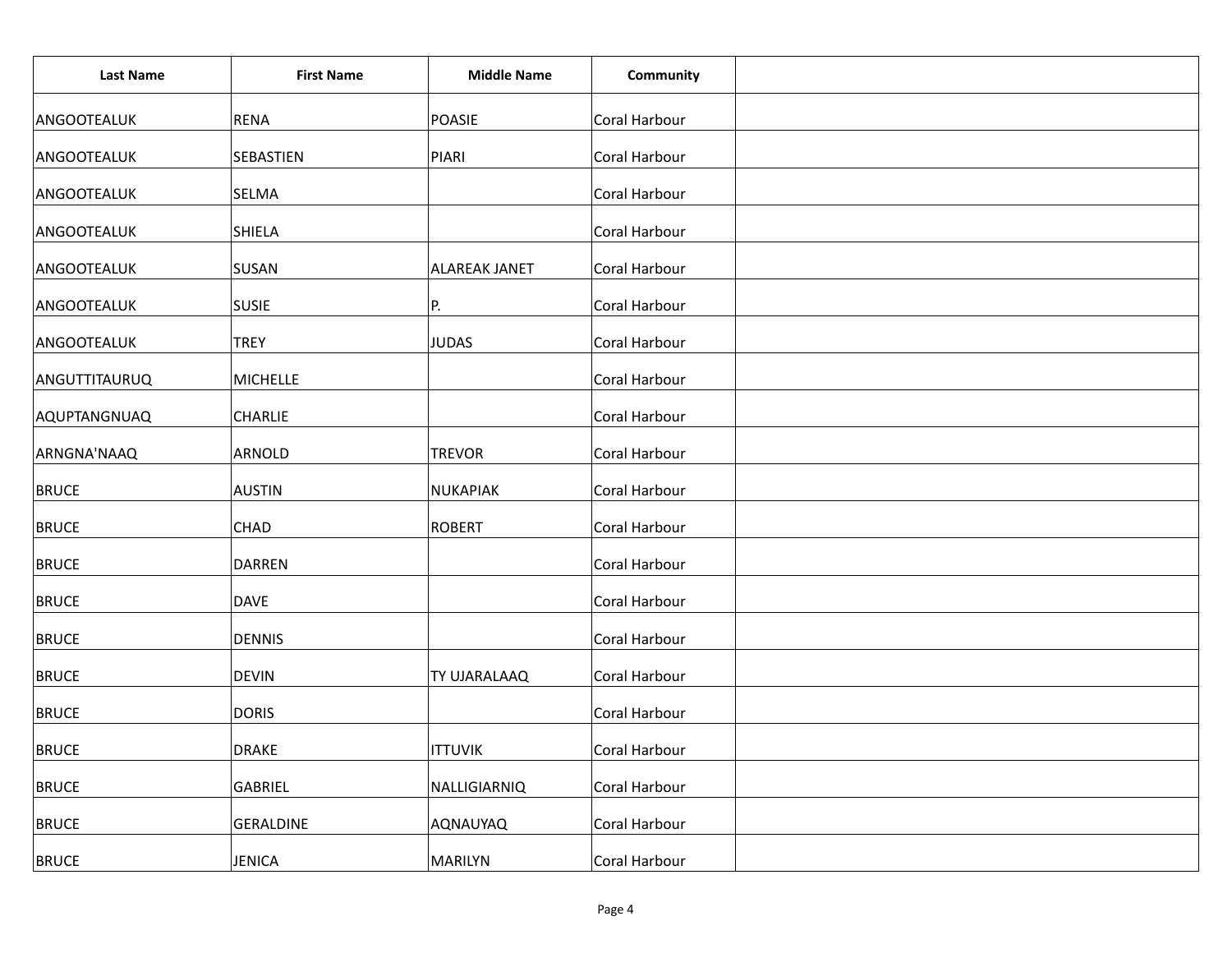| <b>Last Name</b> | <b>First Name</b> | <b>Middle Name</b>     | Community     |  |
|------------------|-------------------|------------------------|---------------|--|
| <b>BRUCE</b>     | JOANNE            | KUTSIQ                 | Coral Harbour |  |
| <b>BRUCE</b>     | JUSTIN-CONNER     | <b>TONULAK</b>         | Coral Harbour |  |
| <b>BRUCE</b>     | <b>LOUIE</b>      |                        | Coral Harbour |  |
| <b>BRUCE</b>     | <b>LOUIE</b>      | <b>SAMMY ANAUTALIK</b> | Coral Harbour |  |
| <b>BRUCE</b>     | <b>PASHA</b>      |                        | Coral Harbour |  |
| <b>BRUCE</b>     | <b>SASHA</b>      |                        | Coral Harbour |  |
| <b>BRUCE</b>     | <b>SHANTEA</b>    | LOUISA                 | Coral Harbour |  |
| <b>DION</b>      | <b>ROBERTA</b>    | AMAUYAQ                | Coral Harbour |  |
| DION-NETSER      | <b>TRACEY</b>     | <b>MOSHI</b>           | Coral Harbour |  |
| <b>DUFFY</b>     | <b>ADINA</b>      | <b>TAGALIK</b>         | Coral Harbour |  |
| <b>DUFFY</b>     | AMY               | SUNIQ                  | Coral Harbour |  |
| <b>DUFFY</b>     | <b>LEONIE</b>     | N.                     | Coral Harbour |  |
| <b>DUFFY</b>     | <b>ZOEY</b>       | ANGELA PAUNGAQ         | Coral Harbour |  |
| <b>EETUK</b>     | ADAMIE            |                        | Coral Harbour |  |
| <b>EETUK</b>     | ALEXIS            | <b>JOCELYN KUKI</b>    | Coral Harbour |  |
| <b>EETUK</b>     | AMOUYAH           |                        | Coral Harbour |  |
| <b>EETUK</b>     | ANNIE             |                        | Coral Harbour |  |
| <b>EETUK</b>     | ANNIE             | PITAUYUK               | Coral Harbour |  |
| <b>EETUK</b>     | ASHLEY            | AJIA                   | Coral Harbour |  |
| <b>EETUK</b>     | ASHLEY            | MAASA                  | Coral Harbour |  |
| <b>EETUK</b>     | <b>BOBBY</b>      |                        | Coral Harbour |  |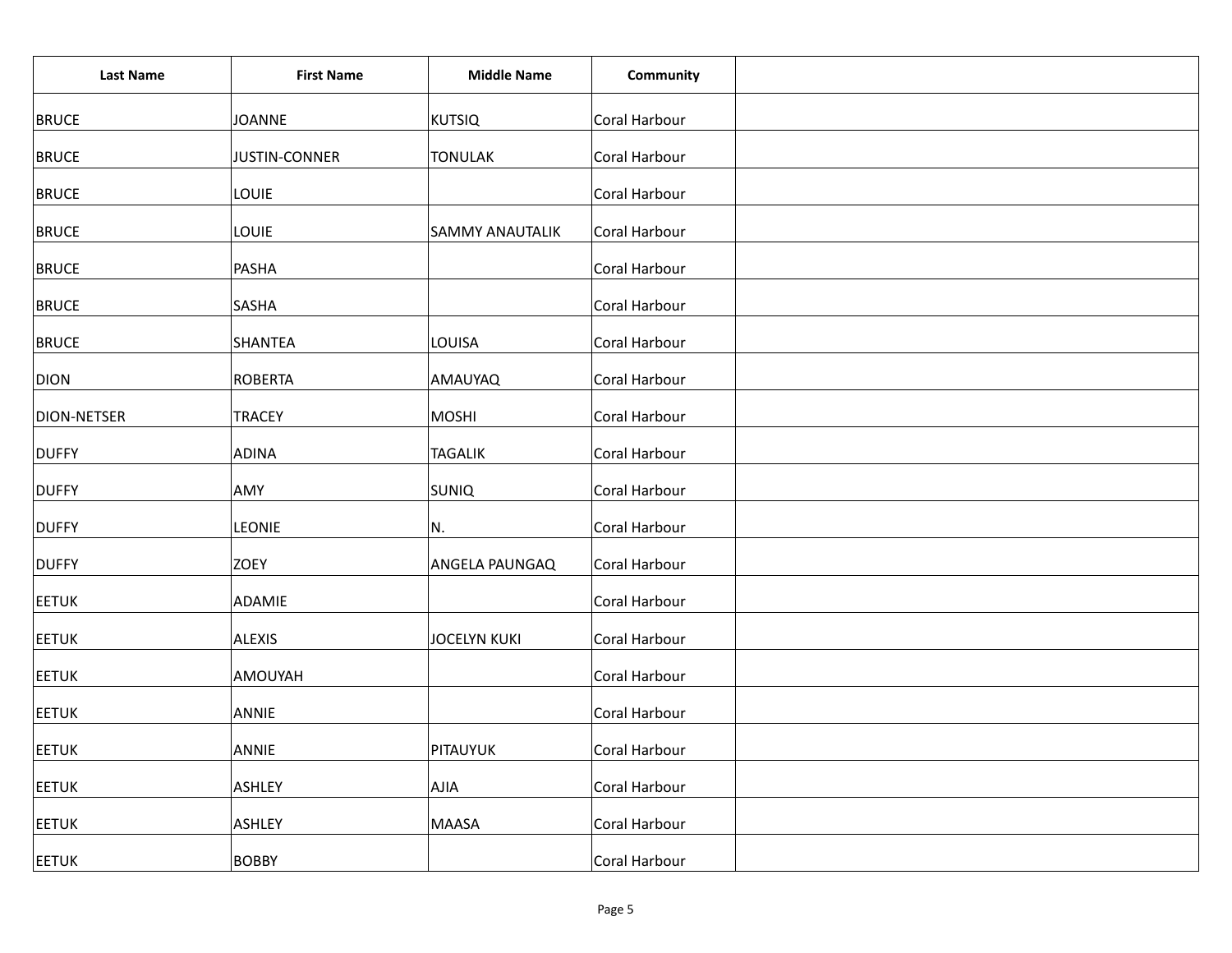| <b>Last Name</b> | <b>First Name</b> | <b>Middle Name</b> | Community     |  |
|------------------|-------------------|--------------------|---------------|--|
| <b>EETUK</b>     | <b>BRIAN</b>      |                    | Coral Harbour |  |
| <b>EETUK</b>     | <b>CHARMAINE</b>  | E                  | Coral Harbour |  |
| <b>EETUK</b>     | <b>COLIN</b>      |                    | Coral Harbour |  |
| <b>EETUK</b>     | <b>EMILY</b>      |                    | Coral Harbour |  |
| <b>EETUK</b>     | <b>JARAMIAH</b>   | <b>POASIE</b>      | Coral Harbour |  |
| <b>EETUK</b>     | JARLA             |                    | Coral Harbour |  |
| <b>EETUK</b>     | JENNY             | K.                 | Coral Harbour |  |
| <b>EETUK</b>     | <b>JEREMIAH</b>   | <b>POASIE</b>      | Coral Harbour |  |
| <b>EETUK</b>     | <b>JESMEN</b>     | <b>OWPALUK</b>     | Coral Harbour |  |
| <b>EETUK</b>     | JOHNNY            |                    | Coral Harbour |  |
| <b>EETUK</b>     | LORA-JEAN         | <b>PABVIK</b>      | Coral Harbour |  |
| <b>EETUK</b>     | <b>LUCINDA</b>    |                    | Coral Harbour |  |
| <b>EETUK</b>     | LUKE              | CHARLIE            | Coral Harbour |  |
| <b>EETUK</b>     | MARY              | <b>SOPHIE</b>      | Coral Harbour |  |
| <b>EETUK</b>     | MATTHEW           | <b>ELISHA</b>      | Coral Harbour |  |
| <b>EETUK</b>     | NADINE            |                    | Coral Harbour |  |
| <b>EETUK</b>     | PADDY             |                    | Coral Harbour |  |
| <b>EETUK</b>     | ROLANDA           |                    | Coral Harbour |  |
| <b>EETUK</b>     | ROSS              | <b>MARKOSIE</b>    | Coral Harbour |  |
| <b>EETUK</b>     | <b>ROXANNE</b>    | EMMA               | Coral Harbour |  |
| <b>EETUK</b>     | ROYDEN            | BERNIE             | Coral Harbour |  |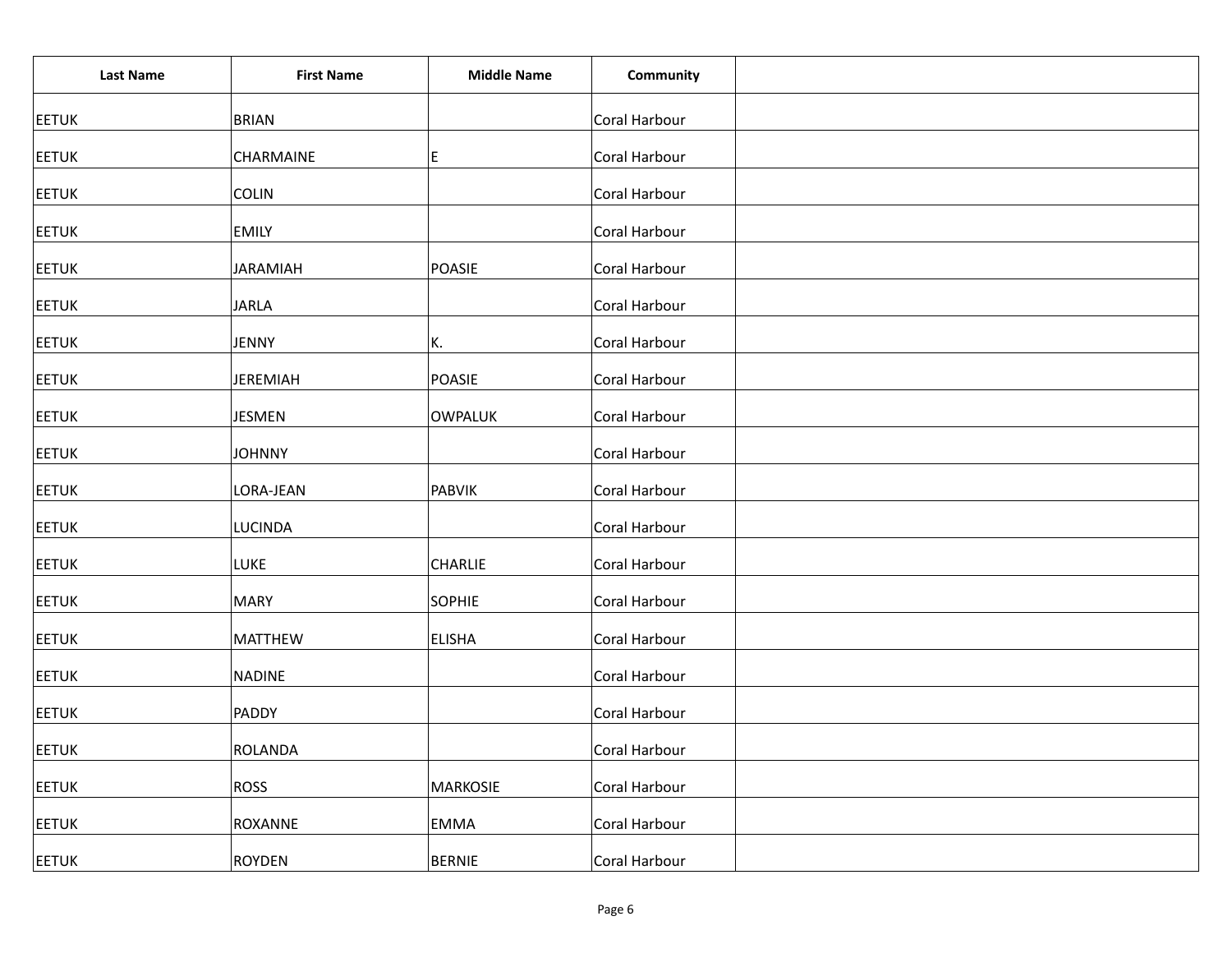| <b>Last Name</b> | <b>First Name</b> | <b>Middle Name</b> | Community     |  |
|------------------|-------------------|--------------------|---------------|--|
| <b>EETUK</b>     | SHANIA            | AMBERLY            | Coral Harbour |  |
| <b>EETUK</b>     | SHELLY            |                    | Coral Harbour |  |
| <b>EETUK</b>     | <b>TARA</b>       |                    | Coral Harbour |  |
| <b>EETUK</b>     | TINA              | <b>TONO</b>        | Coral Harbour |  |
| <b>EETUK</b>     | <b>TONY</b>       |                    | Coral Harbour |  |
| <b>EETUK</b>     | <b>TRISHA</b>     | ANNIE              | Coral Harbour |  |
| <b>EETUK</b>     | WILLIAM           | A.                 | Coral Harbour |  |
| <b>EETUK</b>     | WILLIAM JR.       |                    | Coral Harbour |  |
| ELL              | <b>ANN ROSE</b>   | <b>MASHA</b>       | Coral Harbour |  |
| ELL              | ARIEL             |                    | Coral Harbour |  |
| <b>ELL</b>       | BEN               |                    | Coral Harbour |  |
| <b>ELL</b>       | BLAINE            |                    | Coral Harbour |  |
| <b>ELL</b>       | <b>CLARA</b>      |                    | Coral Harbour |  |
| ELL              | DANIEL            | SIGITAK            | Coral Harbour |  |
| <b>ELL</b>       | DEANNA            | PITSIUQTUQ         | Coral Harbour |  |
| <b>ELL</b>       | DEVONNA           | NIVISSANAQ         | Coral Harbour |  |
| <b>ELL</b>       | INUAPIK           | Q.                 | Coral Harbour |  |
| <b>ELL</b>       | <b>JACKSON</b>    | TOOTOO             | Coral Harbour |  |
| ELL              | JALEN             |                    | Coral Harbour |  |
| <b>ELL</b>       | JEFFREY           | <b>ATAMIE</b>      | Coral Harbour |  |
| ELL              | KRISTIN           | ANGEL              | Coral Harbour |  |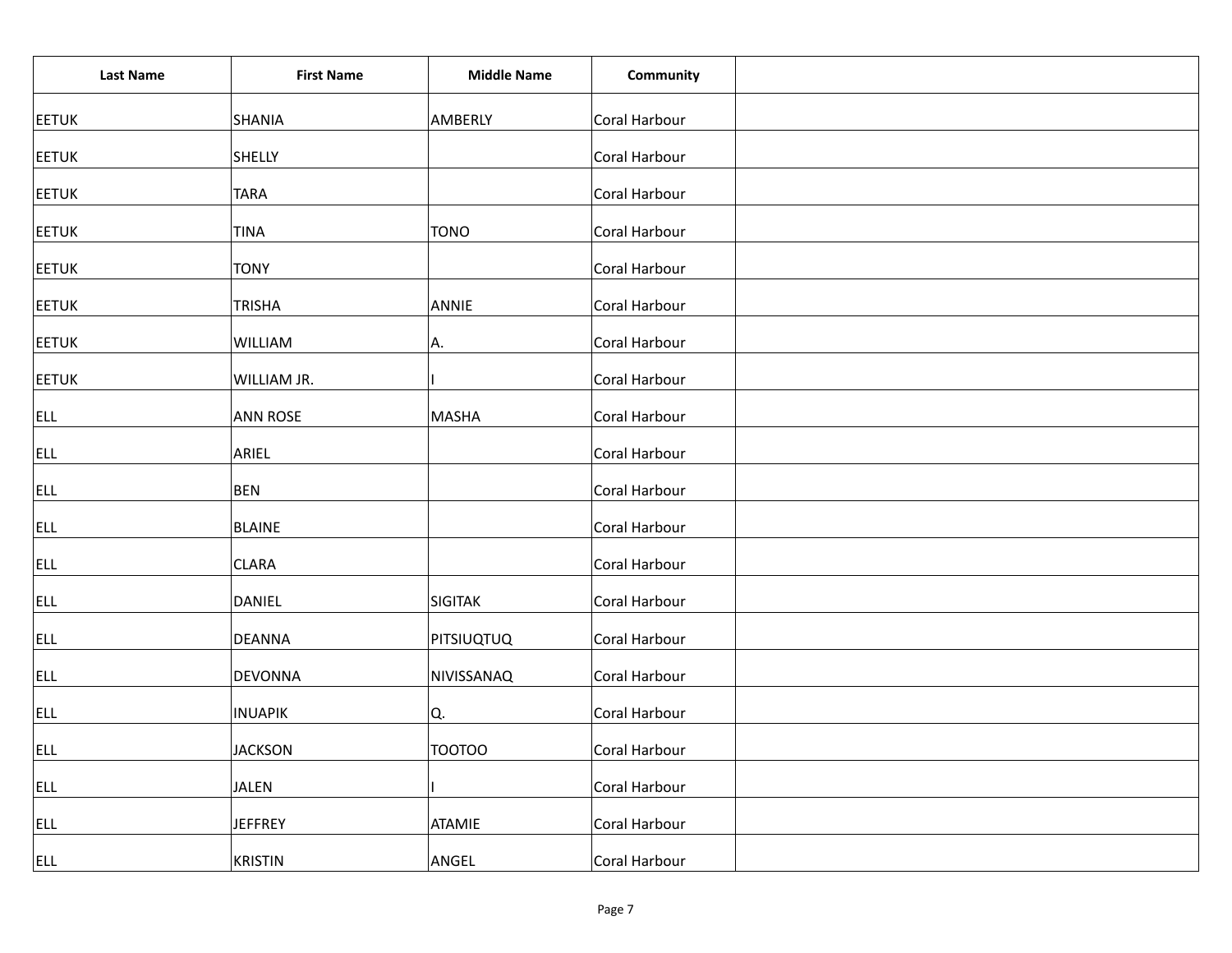| <b>Last Name</b>   | <b>First Name</b>   | <b>Middle Name</b> | Community     |  |
|--------------------|---------------------|--------------------|---------------|--|
| ELL                | <b>LORNA</b>        | M                  | Coral Harbour |  |
| ELL                | MAVIS               | А.                 | Coral Harbour |  |
| ELL                | NELLIE              | K                  | Coral Harbour |  |
| ELL                | <b>REBA</b>         | M.                 | Coral Harbour |  |
| ELL                | SAMSON JR.          | <b>IPKANAK</b>     | Coral Harbour |  |
| ELL                | <b>VERONICA</b>     |                    | Coral Harbour |  |
| <b>ELL</b>         | <b>VICTORIA</b>     | <b>DAWN</b>        | Coral Harbour |  |
| <b>ELL-EETUK</b>   | <b>CIANA</b>        | AMBER              | Coral Harbour |  |
| <b>ELL-NATAKOK</b> | <b>HELEN</b>        |                    | Coral Harbour |  |
| <b>EMIKTOWT</b>    | <b>AARON</b>        |                    | Coral Harbour |  |
| <b>EMIKTOWT</b>    | <b>AYOWNA</b>       |                    | Coral Harbour |  |
| <b>EMIKTOWT</b>    | <b>CHANTEL ROSE</b> | <b>UQSURALIK</b>   | Coral Harbour |  |
| <b>EMIKTOWT</b>    | <b>CHRISTA</b>      | SAILUAQ            | Coral Harbour |  |
| <b>EMIKTOWT</b>    | <b>DUSTIN</b>       |                    | Coral Harbour |  |
| <b>EMIKTOWT</b>    | <b>EMERSON</b>      | PALIAK             | Coral Harbour |  |
| <b>EMIKTOWT</b>    | <b>ERIC</b>         | PALIAK             | Coral Harbour |  |
| <b>EMIKTOWT</b>    | <b>GERALDINE</b>    |                    | Coral Harbour |  |
| <b>EMIKTOWT</b>    | <b>ISAIAH</b>       | <b>TOMMY</b>       | Coral Harbour |  |
| <b>EMIKTOWT</b>    | JONATHON            | ROY                | Coral Harbour |  |
| <b>EMIKTOWT</b>    | <b>JORDAN</b>       | MARK               | Coral Harbour |  |
| <b>EMIKTOWT</b>    | JOY                 | ANNIE              | Coral Harbour |  |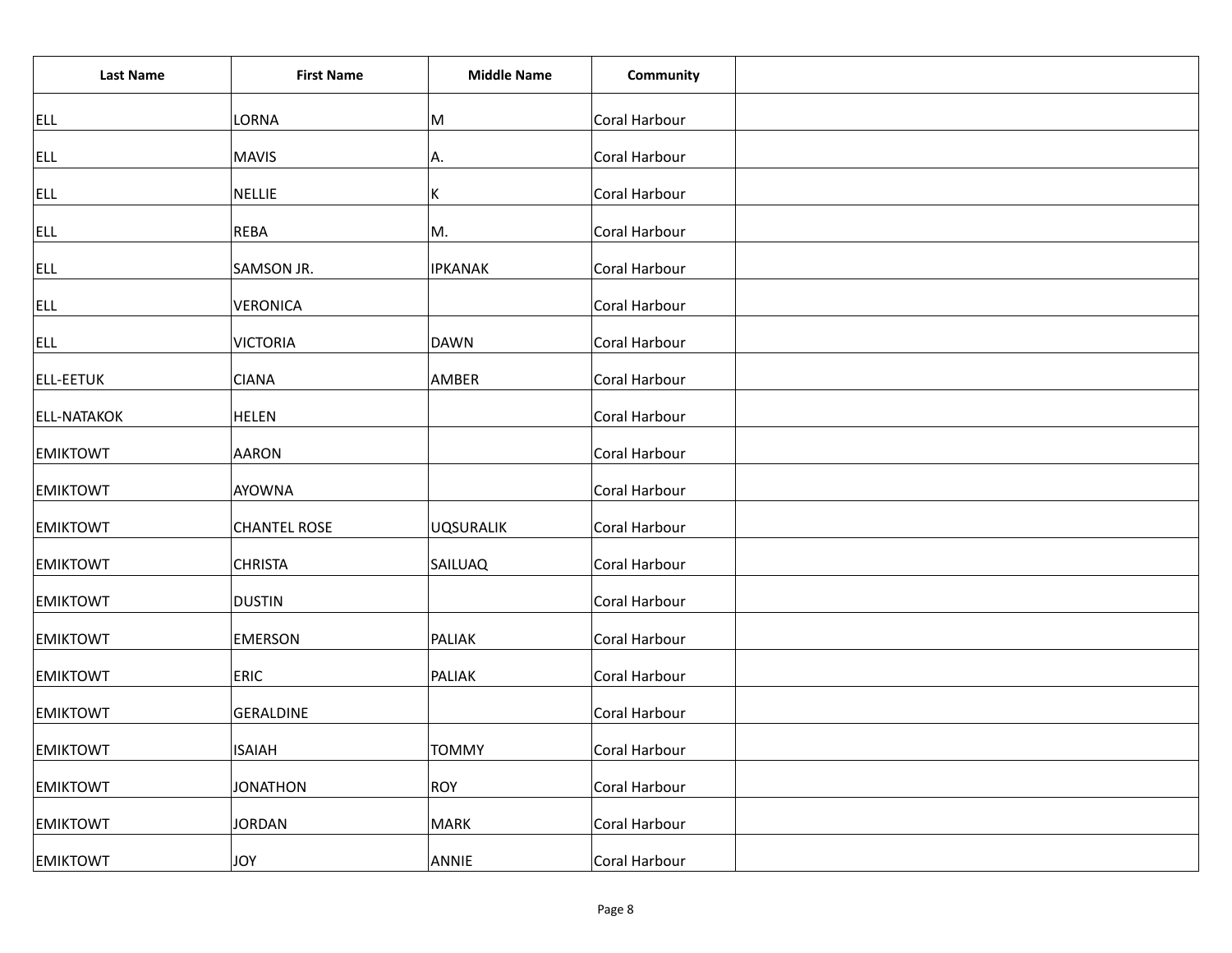| <b>Last Name</b> | <b>First Name</b> | <b>Middle Name</b> | Community     |  |
|------------------|-------------------|--------------------|---------------|--|
| <b>EMIKTOWT</b>  | <b>KAYLEEN</b>    | NADLEOPA           | Coral Harbour |  |
| <b>EMIKTOWT</b>  | KIRK              |                    | Coral Harbour |  |
| <b>EMIKTOWT</b>  | LENNY             | <b>QILIPALIK</b>   | Coral Harbour |  |
| <b>EMIKTOWT</b>  | MICAH             | <b>TAGAK</b>       | Coral Harbour |  |
| <b>EMIKTOWT</b>  | MONICA            | <b>TAKTAQ</b>      | Coral Harbour |  |
| <b>EMIKTOWT</b>  | <b>NANCY</b>      | NIPPI              | Coral Harbour |  |
| <b>EMIKTOWT</b>  | <b>NAOMI</b>      | SATEANNA           | Coral Harbour |  |
| <b>EMIKTOWT</b>  | RACHEL            |                    | Coral Harbour |  |
| <b>EMIKTOWT</b>  | SAMUEL            | ULAK               | Coral Harbour |  |
| <b>EMIKTOWT</b>  | SERENA            |                    | Coral Harbour |  |
| <b>EMIKTOWT</b>  | <b>SUSIE</b>      | <b>ALICE</b>       | Coral Harbour |  |
| <b>EMIKTOWT</b>  | <b>TOOMA</b>      |                    | Coral Harbour |  |
| <b>ENUAPIK</b>   | NOWDLA            |                    | Coral Harbour |  |
| EVALOAKJUK       | <b>JOSEPH</b>     |                    | Coral Harbour |  |
| EVALUAKJUK       | JULIE             | <b>QILLAQ</b>      | Coral Harbour |  |
| <b>GIBBONS</b>   | ANGELA            | AUGAARJUK          | Coral Harbour |  |
| GIBBONS          | ARLENE            | <b>DEBBIE</b>      | Coral Harbour |  |
| GIBBONS          | DARLENE           | Q.                 | Coral Harbour |  |
| <b>GIBBONS</b>   | DAVID             | ANAKALAK           | Coral Harbour |  |
| <b>GIBBONS</b>   | FLORA             | LIZA               | Coral Harbour |  |
| <b>GIBBONS</b>   | GAIL              | MARY               | Coral Harbour |  |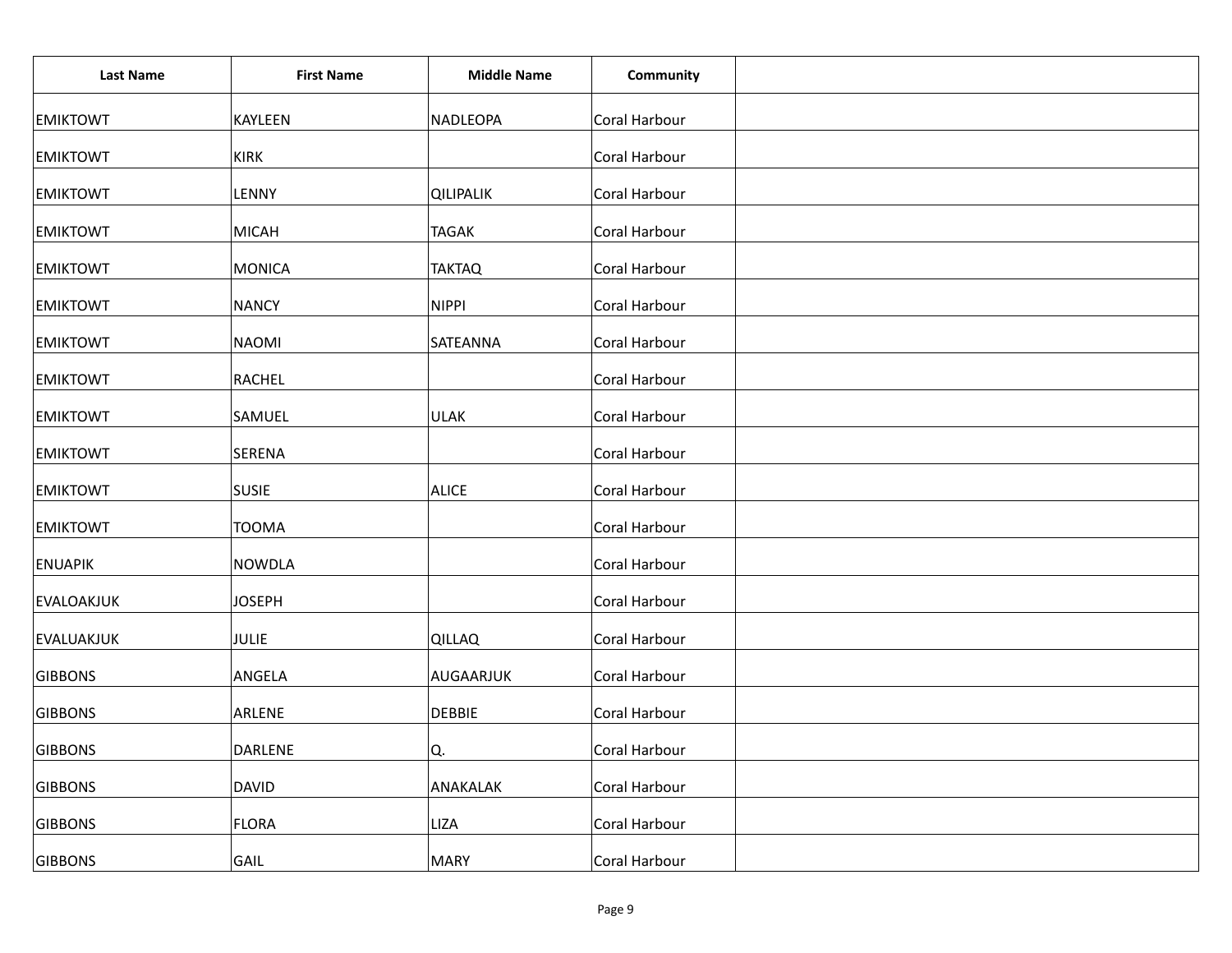| <b>Last Name</b> | <b>First Name</b> | <b>Middle Name</b>  | Community     |  |
|------------------|-------------------|---------------------|---------------|--|
| <b>GIBBONS</b>   | HARRY             | AMAUYAK             | Coral Harbour |  |
| <b>GIBBONS</b>   | JESSE             |                     | Coral Harbour |  |
| <b>GIBBONS</b>   | SAMSON-MIKE       | <b>JOHNNY</b>       | Coral Harbour |  |
| HARRON           | BEATRICE          | A.                  | Coral Harbour |  |
| HARRON           | <b>CHASE</b>      | <b>COLE</b>         | Coral Harbour |  |
| HARRON           | <b>ELSIE</b>      |                     | Coral Harbour |  |
| HARRON           | KRISSY            |                     | Coral Harbour |  |
| HARRON           | Lyle              | <b>EETUA</b>        | Coral Harbour |  |
| HARRON           | PHILLIP           | <b>OOGAK</b>        | Coral Harbour |  |
| HARRON           | RICHARD           | <b>QIPARNIK</b>     | Coral Harbour |  |
| HARRON-ISSALUK   | <b>DAVID</b>      | <b>ANGOO SIUTAA</b> | Coral Harbour |  |
| <b>ITTINUAR</b>  | DAPHNE            | <b>RACHEL</b>       | Coral Harbour |  |
| <b>JAR</b>       | BILL              | PALIAK              | Coral Harbour |  |
| <b>JAR</b>       | DONNA             | К.                  | Coral Harbour |  |
| <b>JAR</b>       | JARLEE            |                     | Coral Harbour |  |
| <b>JAR</b>       | JARLENE           | <b>EEGEEVALUK</b>   | Coral Harbour |  |
| <b>JAR</b>       | <b>JOSEPH</b>     | <b>ITUGULUK</b>     | Coral Harbour |  |
| JAR              | RITA              | SAIMOUT             | Coral Harbour |  |
| JAR              | RYAN              | <b>TOMMY</b>        | Coral Harbour |  |
| JAR              | <b>SHEPA</b>      |                     | Coral Harbour |  |
| JAR              | SIUTTAN           | NANCY               | Coral Harbour |  |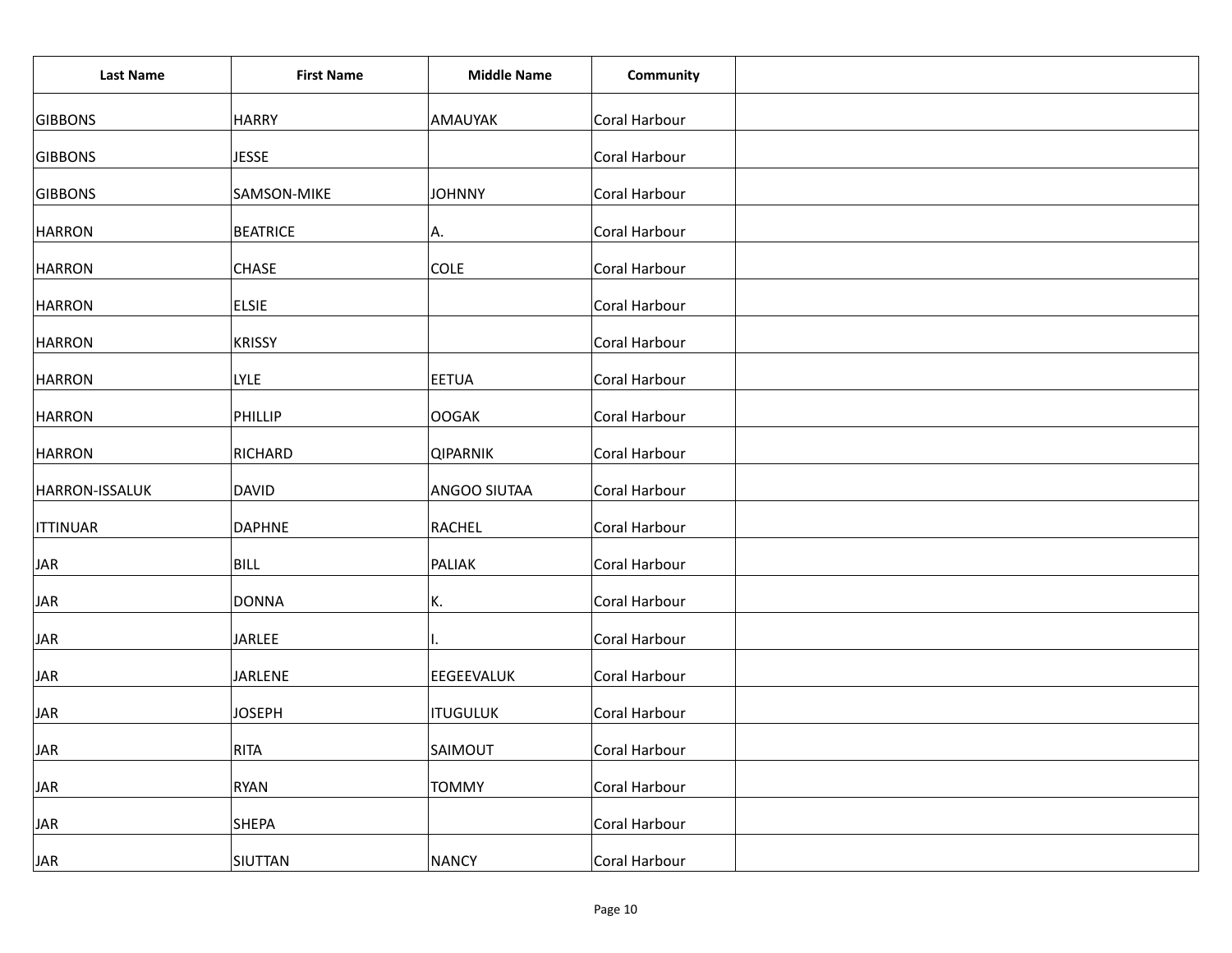| <b>Last Name</b> | <b>First Name</b>  | <b>Middle Name</b> | Community     |  |
|------------------|--------------------|--------------------|---------------|--|
| JAR              | <b>TAPIA</b>       | <b>ELISAPEE</b>    | Coral Harbour |  |
| JAR              | <b>TIMOTHY</b>     | KANAGINAK          | Coral Harbour |  |
| JAR              | <b>TOMMY</b>       | <b>IQALUK</b>      | Coral Harbour |  |
| JONES            | <b>CHRIS</b>       |                    | Coral Harbour |  |
| JONES            | <b>GEOFF</b>       | <b>KALOGILIK</b>   | Coral Harbour |  |
| JONES            | <b>GEOFFREY JR</b> | <b>TUGAAQ</b>      | Coral Harbour |  |
| JONES            | <b>HALEY</b>       | <b>QATTALIK</b>    | Coral Harbour |  |
| JONES            | <b>JEANNIE</b>     | <b>CRYSTAL</b>     | Coral Harbour |  |
| JONES            | <b>JONAH</b>       | SAKIASI            | Coral Harbour |  |
| JONES            | <b>LISA</b>        |                    | Coral Harbour |  |
| JONES            | <b>MARLENE</b>     | S                  | Coral Harbour |  |
| JUDAI            | <b>IVAN</b>        | PIKJUAQ            | Coral Harbour |  |
| JUDAI            | JAMES              |                    | Coral Harbour |  |
| JUDAI            | MARK               | <b>BOBBY S.</b>    | Coral Harbour |  |
| JUDAI            | <b>STEVEN</b>      |                    | Coral Harbour |  |
| JUDAI            | STUART             |                    | Coral Harbour |  |
| KADLAK           | <b>CHELSEA</b>     | <b>AQANAAQ</b>     | Coral Harbour |  |
| KADLAK           | DANIEL             |                    | Coral Harbour |  |
| KADLAK           | LIZZIE             | <b>NAWYAH</b>      | Coral Harbour |  |
| KADLAK           | <b>LOGAN</b>       | ADAMIE             | Coral Harbour |  |
| KADLAK           | MAXINE             | ASEEVAK            | Coral Harbour |  |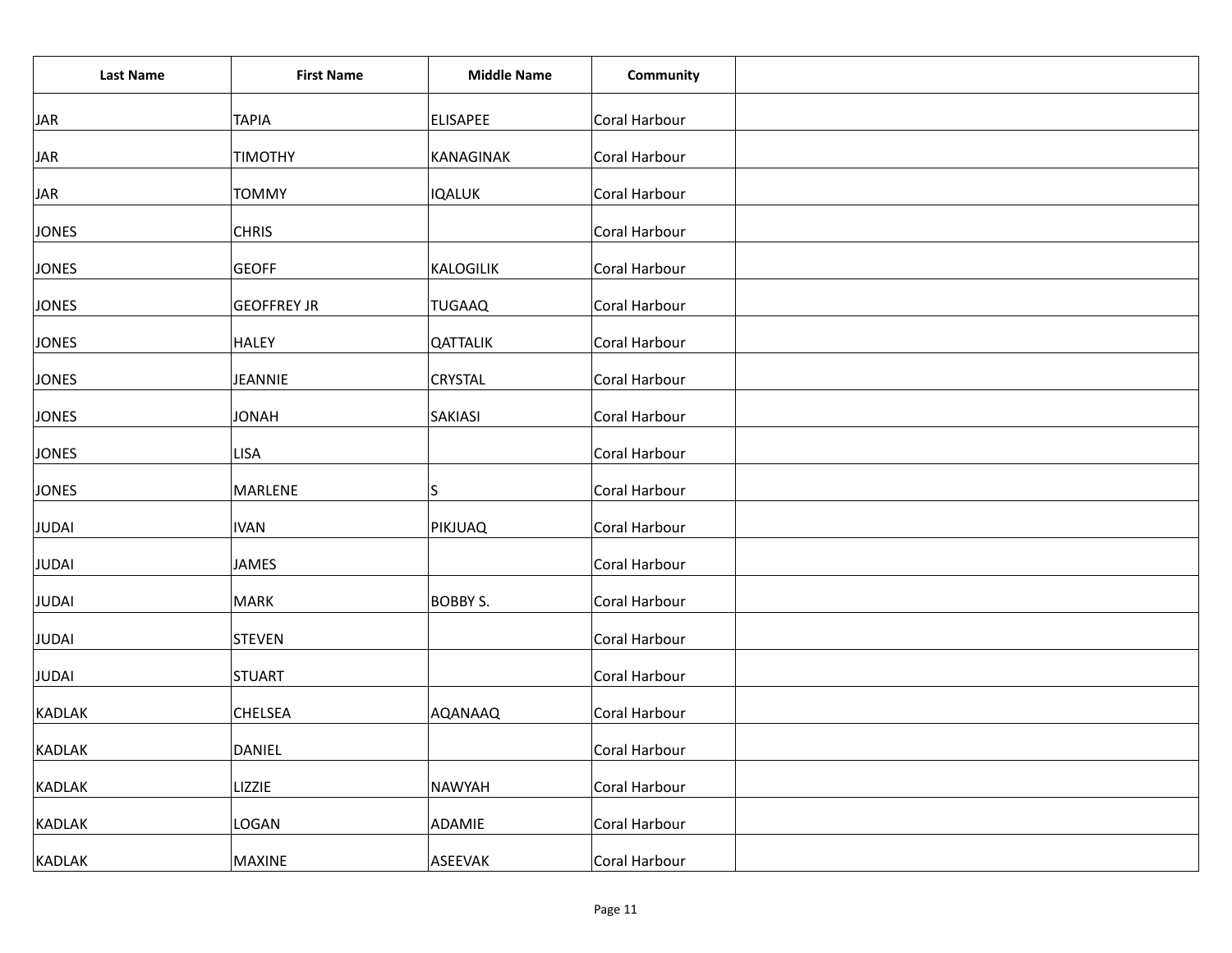| <b>Last Name</b> | <b>First Name</b> | <b>Middle Name</b> | Community     |  |
|------------------|-------------------|--------------------|---------------|--|
| KADLAK           | NOAH              | <b>IPPIRQUIK</b>   | Coral Harbour |  |
| KADLAK           | RAYMOND           | NINGEOCHEAK        | Coral Harbour |  |
| KALAI            | ABEL              | NINGEONGAN         | Coral Harbour |  |
| KALAI            | ABEL JR           | ANGUTIANUK         | Coral Harbour |  |
| KALAI            | <b>DAYNA</b>      | MAKI               | Coral Harbour |  |
| KALAI            | <b>KATELYN</b>    | <b>TAPIA</b>       | Coral Harbour |  |
| KALAI            | <b>KELVIN</b>     | <b>CHARLIE</b>     | Coral Harbour |  |
| KALAI            | KYSHTON           | <b>ZEBEDEE</b>     | Coral Harbour |  |
| KALAI            | LOUISA            | <b>SUSIE</b>       | Coral Harbour |  |
| KALAI            | NORMAN            | <b>TUNGULAK</b>    | Coral Harbour |  |
| KALUDJAK         | KARLEEN           | <b>UITANGI</b>     | Coral Harbour |  |
| KANNAK           | DEVON             |                    | Coral Harbour |  |
| KATALUK          | ANTHONY           | <b>UQITTUQ</b>     | Coral Harbour |  |
| KATALUK          | DENISE            | <b>NIPISA</b>      | Coral Harbour |  |
| KATALUK          | <b>ELIJAH</b>     | L.S                | Coral Harbour |  |
| KATALUK          | JEANNIE           | <b>EMMA</b>        | Coral Harbour |  |
| KATALUK          | <b>JOHNNY</b>     |                    | Coral Harbour |  |
| KATALUK          | NOAH              | IN.                | Coral Harbour |  |
| KATALUK          | PATRICK           | <b>TAGURNAAQ</b>   | Coral Harbour |  |
| KATALUK          | RANDY             |                    | Coral Harbour |  |
| KOLIT            | APRIL             |                    | Coral Harbour |  |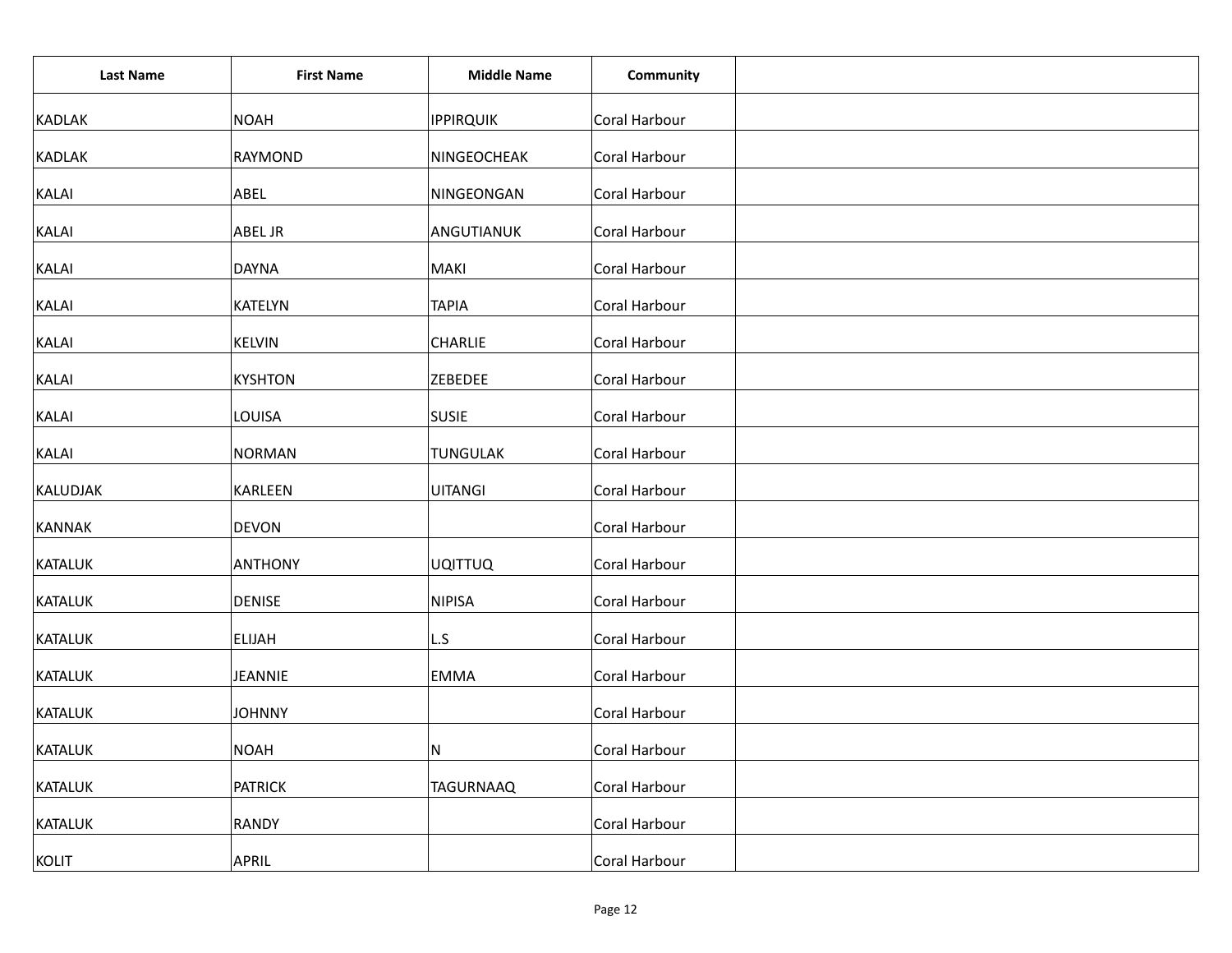| <b>Last Name</b> | <b>First Name</b> | <b>Middle Name</b> | Community     |  |
|------------------|-------------------|--------------------|---------------|--|
| KOLIT            | ARCHIE            | WARREN             | Coral Harbour |  |
| KOLIT            | <b>ARMAND</b>     | <b>ESA</b>         | Coral Harbour |  |
| KOLIT            | JENNY             |                    | Coral Harbour |  |
| KOLIT            | <b>KIMBERLY</b>   | <b>ROSE</b>        | Coral Harbour |  |
| KOLIT            | MYLES             | KRITAQLILUK        | Coral Harbour |  |
| KOLIT            | ROBIN JR.         | ARMAND             | Coral Harbour |  |
| KOLIT            | <b>TRUDY</b>      | <b>NANURAQ</b>     | Coral Harbour |  |
| KOLIT            | <b>WENDY</b>      |                    | Coral Harbour |  |
| KOLIT MATOO      | <b>QUPANUAQ</b>   | ARSENE             | Coral Harbour |  |
| KORGAK           | <b>KAYLEY</b>     | <b>NUTAULAQ</b>    | Coral Harbour |  |
| KUDLUK           | <b>ALEX</b>       | <b>KATTUU</b>      | Coral Harbour |  |
| KUDLUK           | <b>JIMMY</b>      |                    | Coral Harbour |  |
| KUDLUK           | <b>JOYCE</b>      | <b>QILLIQTI</b>    | Coral Harbour |  |
| KUDLUK           | PAULINE           | NINGEONGAN         | Coral Harbour |  |
| KUDLUK           | <b>TERRENCE</b>   |                    | Coral Harbour |  |
| KUDLUK           | <b>WAYNE</b>      | <b>TAVITI</b>      | Coral Harbour |  |
| MATOO            | <b>CHERYL</b>     |                    | Coral Harbour |  |
| MATOO            | <b>CHRIS</b>      | NOWYAH             | Coral Harbour |  |
| MATOO            | <b>DAVID</b>      |                    | Coral Harbour |  |
| MATOO            | <b>ELIASA</b>     |                    | Coral Harbour |  |
| MATOO            | <b>ETHAN</b>      | PETER              | Coral Harbour |  |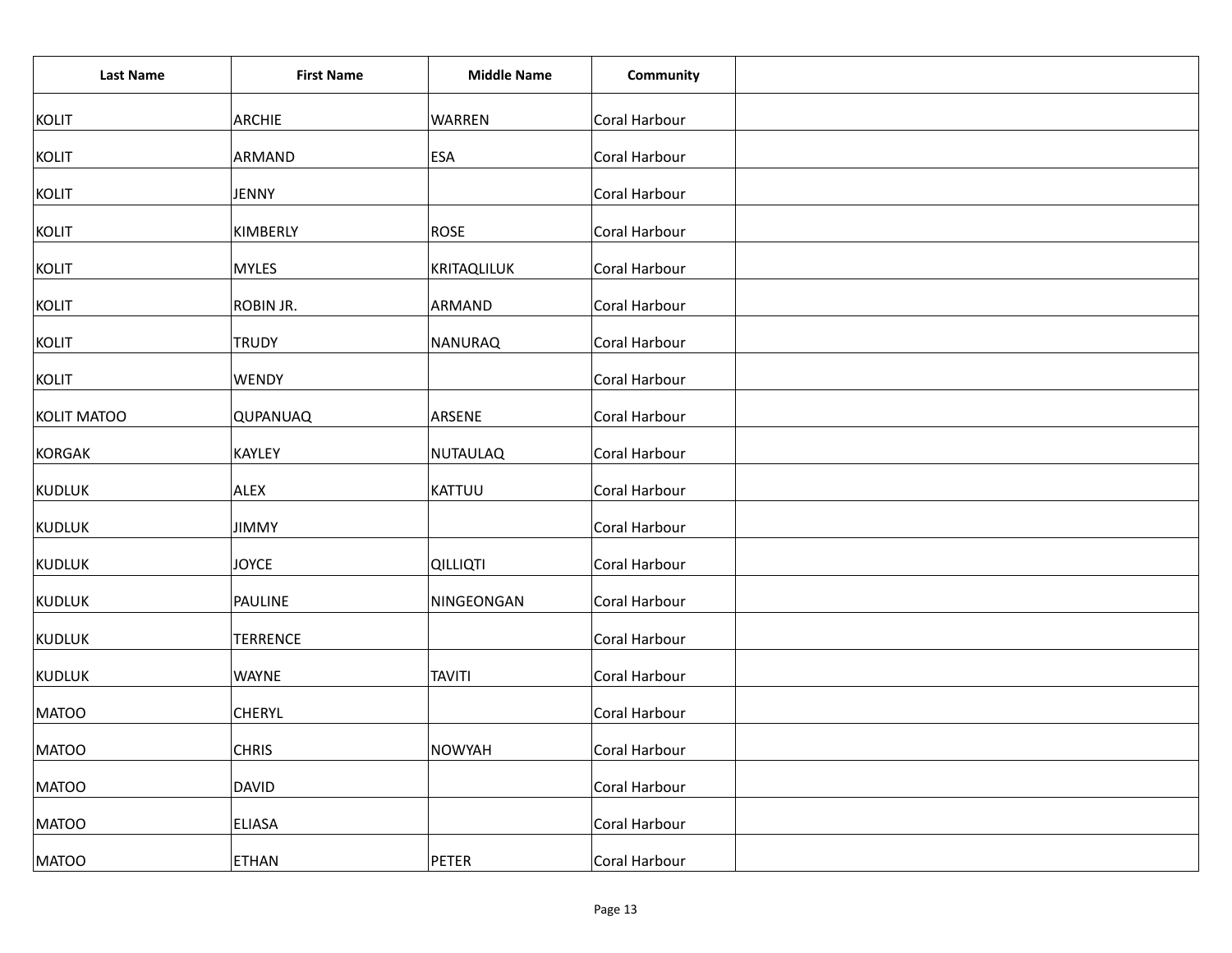| <b>Last Name</b> | <b>First Name</b> | <b>Middle Name</b> | Community     |  |
|------------------|-------------------|--------------------|---------------|--|
| <b>MATOO</b>     | NOAH              | MARK               | Coral Harbour |  |
| <b>MATOO</b>     | SARAH             | PUNI               | Coral Harbour |  |
| <b>MATOO</b>     | <b>TORY</b>       | MALLIKI            | Coral Harbour |  |
| <b>MATOO</b>     | <b>TRISTEN</b>    | ROGER              | Coral Harbour |  |
| MCKITRICK        | DANIEL            | ANGUTILUAQ         | Coral Harbour |  |
| MCKITRICK        | <b>LEONIE</b>     |                    | Coral Harbour |  |
| <b>MCKITRICK</b> | <b>PETER</b>      | ALLAN JUDAI        | Coral Harbour |  |
| MCKITRICK        | <b>SUZY</b>       | AGGIQ              | Coral Harbour |  |
| MIMIALIK         | <b>KAILAH</b>     | <b>MAKAYAK</b>     | Coral Harbour |  |
| MURPHY           | PATRICK           |                    | Coral Harbour |  |
| MURPHY           | PERRIANN          | OWPALUK            | Coral Harbour |  |
| MURPHY           | SHAYLEEN          | <b>MAATA</b>       | Coral Harbour |  |
| NAKOOLAK         | ADAMIE            | <b>TOMMY</b>       | Coral Harbour |  |
| NAKOOLAK         | ALBERT            | <b>UKKUK</b>       | Coral Harbour |  |
| NAKOOLAK         | ALLAN             | SAKUASI            | Coral Harbour |  |
| NAKOOLAK         | ANDY              | KILAAQ             | Coral Harbour |  |
| NAKOOLAK         | BARBARA           | <b>TAGALIK</b>     | Coral Harbour |  |
| NAKOOLAK         | <b>BEATRICE</b>   | LYDIA              | Coral Harbour |  |
| NAKOOLAK         | BELINDA           | MAGGIE             | Coral Harbour |  |
| NAKOOLAK         | BILLY             | <b>TOMMY</b>       | Coral Harbour |  |
| NAKOOLAK         | BLAIRE            | MAGGIE             | Coral Harbour |  |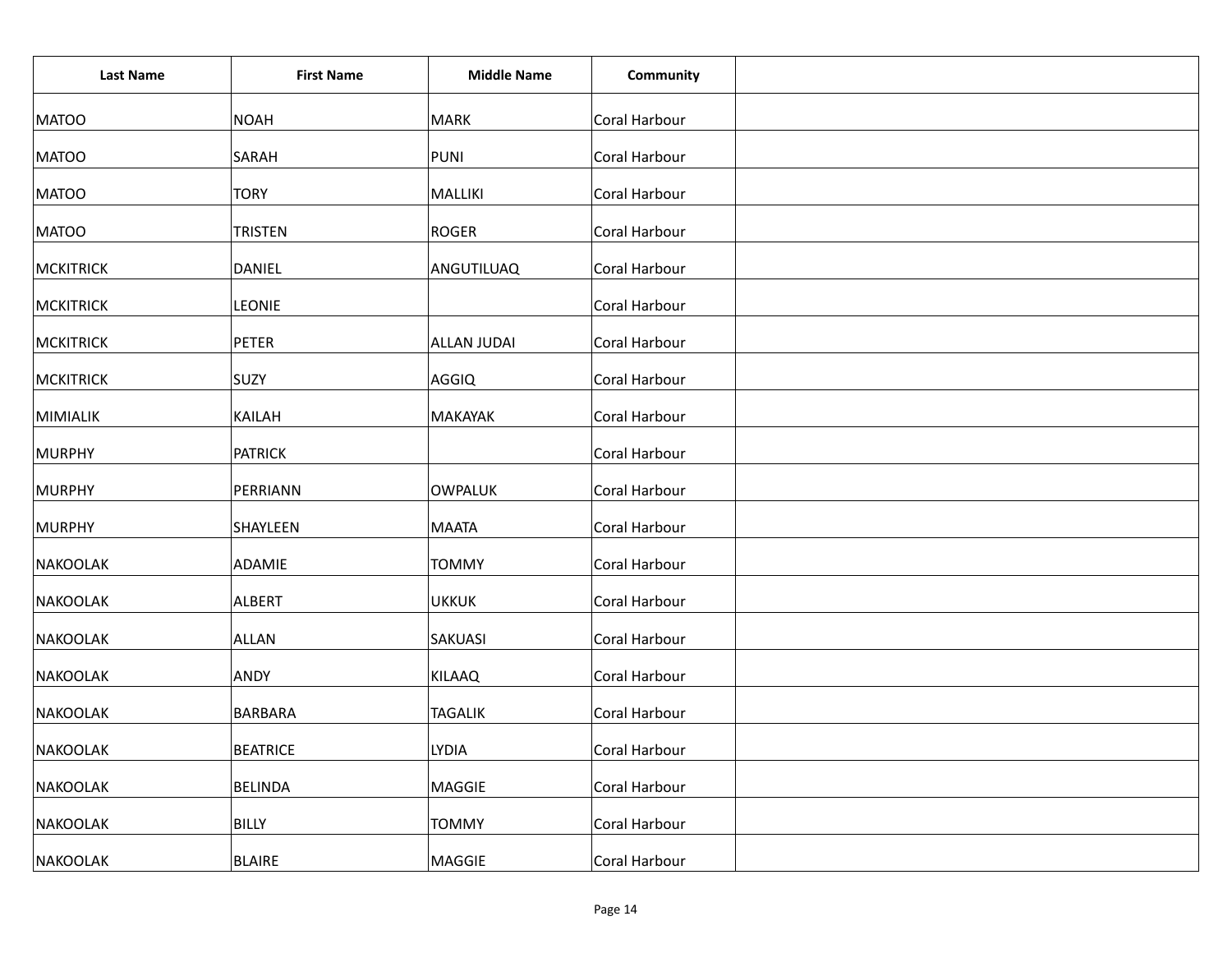| <b>Last Name</b> | <b>First Name</b> | <b>Middle Name</b>     | Community     |  |
|------------------|-------------------|------------------------|---------------|--|
| NAKOOLAK         | <b>BOBBY LUKE</b> | <b>LUKE</b>            | Coral Harbour |  |
| NAKOOLAK         | <b>BONNIE</b>     | MAKKIK                 | Coral Harbour |  |
| NAKOOLAK         | BREANNA           | <b>TURAALUK</b>        | Coral Harbour |  |
| NAKOOLAK         | BRENDAN           | PILAKAPSI              | Coral Harbour |  |
| NAKOOLAK         | <b>BRENT</b>      | <b>JOHNNY</b>          | Coral Harbour |  |
| NAKOOLAK         | <b>BRIDGET</b>    | QATTUUQ                | Coral Harbour |  |
| NAKOOLAK         | <b>CATHY</b>      |                        | Coral Harbour |  |
| NAKOOLAK         | <b>CHARLIE</b>    | <b>TONIJULIK</b>       | Coral Harbour |  |
| NAKOOLAK         | <b>CHEYENNE</b>   |                        | Coral Harbour |  |
| NAKOOLAK         | <b>CLAYTON</b>    | ADAMIE                 | Coral Harbour |  |
| NAKOOLAK         | <b>DARCY</b>      |                        | Coral Harbour |  |
| NAKOOLAK         | <b>DARRIAS</b>    |                        | Coral Harbour |  |
| NAKOOLAK         | <b>DARRYL</b>     | <b>ITTUVIK</b>         | Coral Harbour |  |
| NAKOOLAK         | DAVID             | <b>IYITSIAQ</b>        | Coral Harbour |  |
| NAKOOLAK         | DOUGLAS           | ADAMIE                 | Coral Harbour |  |
| NAKOOLAK         | ELIZABETH         |                        | Coral Harbour |  |
| NAKOOLAK         | <b>EVA</b>        | <b>JOHNNY KILLIKTI</b> | Coral Harbour |  |
| NAKOOLAK         | FAITH             | <b>TYNA</b>            | Coral Harbour |  |
| NAKOOLAK         | GARY              | SILEALUK               | Coral Harbour |  |
| NAKOOLAK         | GAVIN             | JIMMY                  | Coral Harbour |  |
| NAKOOLAK         | GEENA             | E.                     | Coral Harbour |  |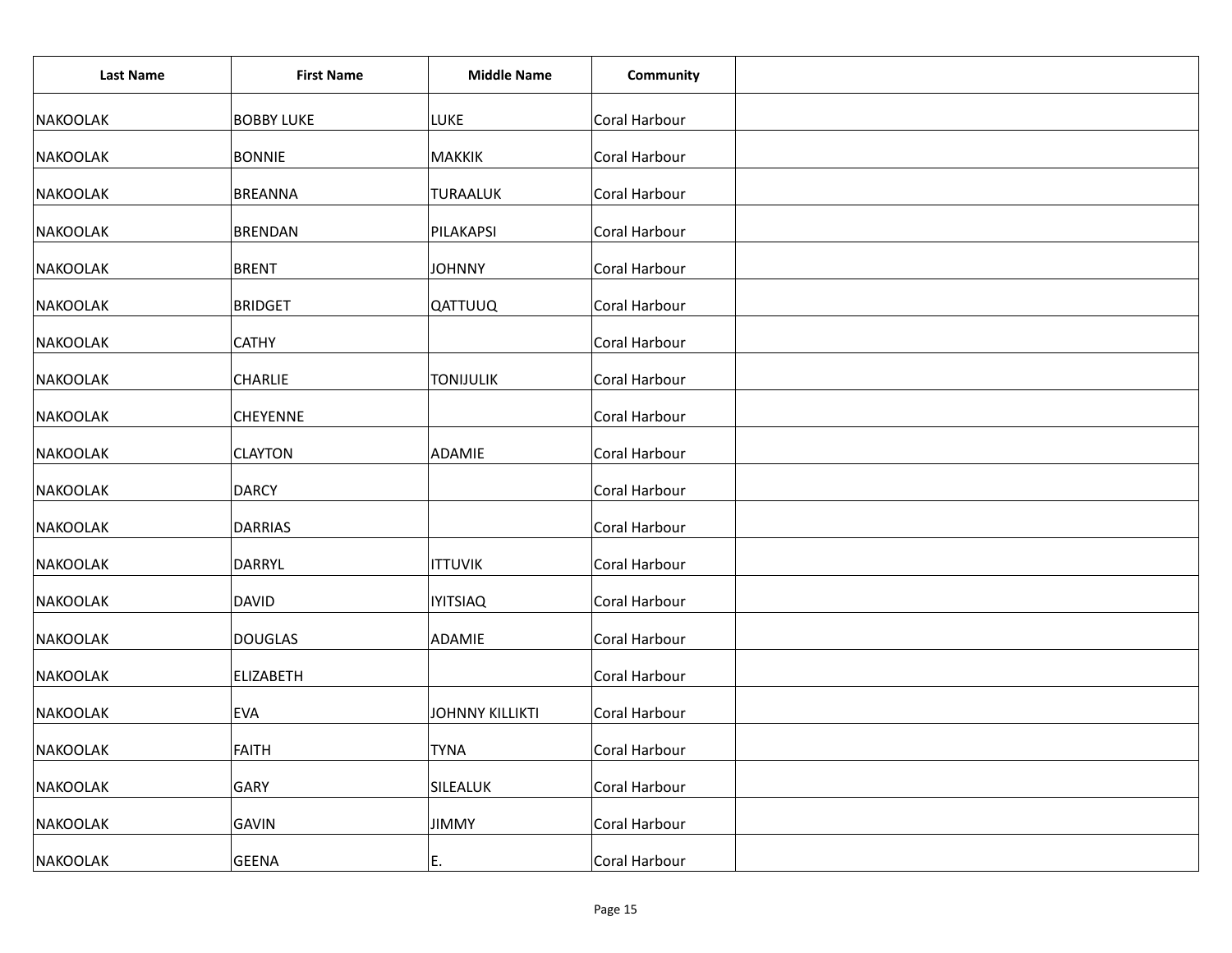| <b>Last Name</b> | <b>First Name</b> | <b>Middle Name</b> | Community     |  |
|------------------|-------------------|--------------------|---------------|--|
| NAKOOLAK         | GEORGE            | MABLIK             | Coral Harbour |  |
| NAKOOLAK         | GLORIA            | PAPATSI            | Coral Harbour |  |
| NAKOOLAK         | GORDON            |                    | Coral Harbour |  |
| NAKOOLAK         | <b>HOPE</b>       | <b>NYNA</b>        | Coral Harbour |  |
| <b>NAKOOLAK</b>  | <b>IAN</b>        | <b>BOBBY</b>       | Coral Harbour |  |
| <b>NAKOOLAK</b>  | <b>IDA</b>        | JEANNIE            | Coral Harbour |  |
| <b>NAKOOLAK</b>  | <b>ISSAC</b>      | CHARLIE            | Coral Harbour |  |
| <b>NAKOOLAK</b>  | JEANNIE           |                    | Coral Harbour |  |
| <b>NAKOOLAK</b>  | JEELA             | OOLALIE            | Coral Harbour |  |
| <b>NAKOOLAK</b>  | JIMMY             | KELLY              | Coral Harbour |  |
| <b>NAKOOLAK</b>  | JOAN              | <b>QAVANGAT</b>    | Coral Harbour |  |
| <b>NAKOOLAK</b>  | JOE               | <b>BRUCE</b>       | Coral Harbour |  |
| <b>NAKOOLAK</b>  | <b>JOHN</b>       | A.                 | Coral Harbour |  |
| <b>NAKOOLAK</b>  | <b>JOLENE</b>     |                    | Coral Harbour |  |
| NAKOOLAK         | <b>JORDON</b>     |                    | Coral Harbour |  |
| NAKOOLAK         | <b>JOSEFF</b>     | <b>DEAN</b>        | Coral Harbour |  |
| NAKOOLAK         | <b>JOSIAH</b>     |                    | Coral Harbour |  |
| NAKOOLAK         | KATHY             | <b>ULLATITAK</b>   | Coral Harbour |  |
| NAKOOLAK         | KAYLYNN           | <b>UQSURALIK</b>   | Coral Harbour |  |
| NAKOOLAK         | KENDRA BONNIE     | JEAN               | Coral Harbour |  |
| NAKOOLAK         | KIDLAPIK          | P.                 | Coral Harbour |  |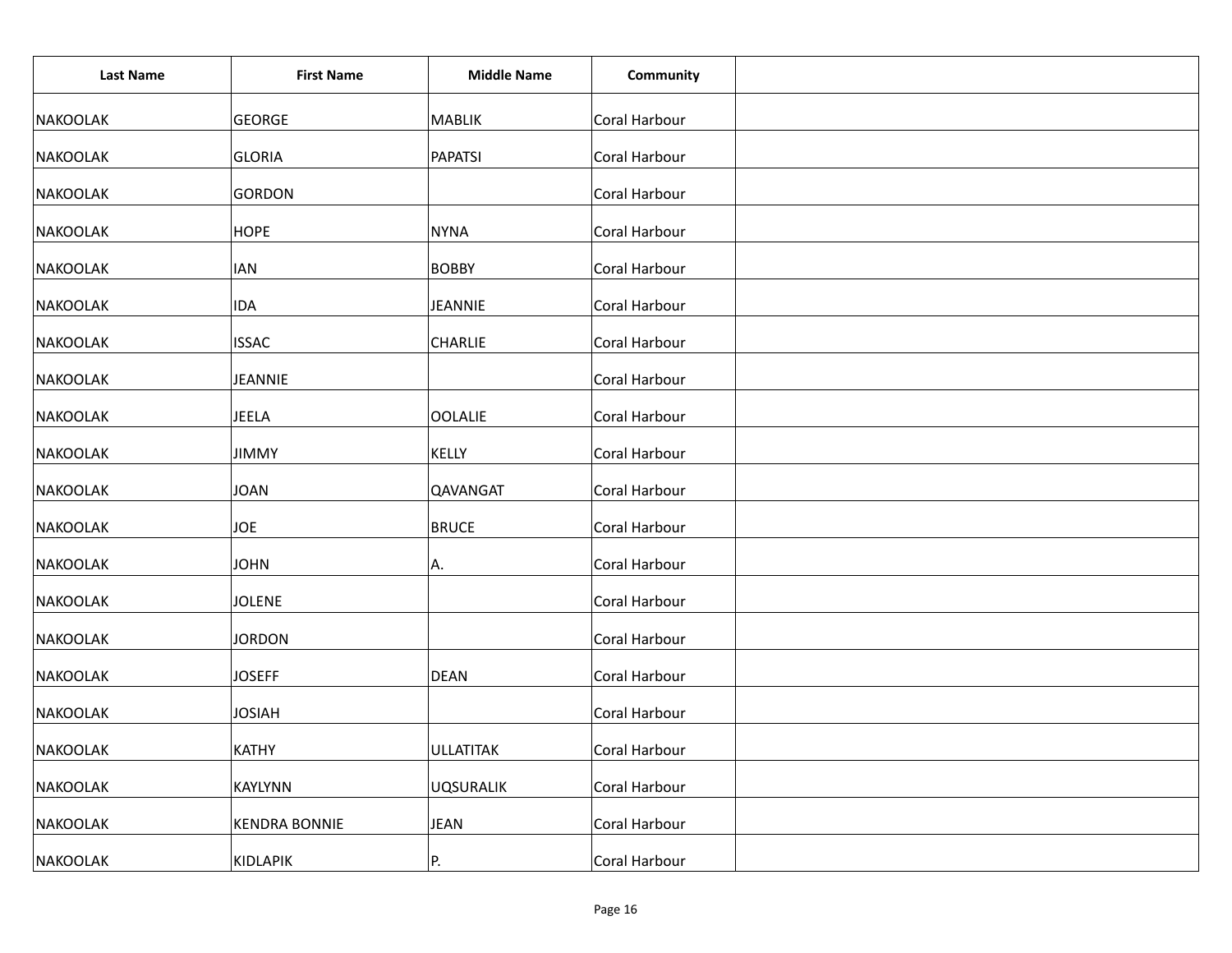| <b>Last Name</b> | <b>First Name</b> | <b>Middle Name</b> | Community     |  |
|------------------|-------------------|--------------------|---------------|--|
| NAKOOLAK         | KITTY             | OWPILA             | Coral Harbour |  |
| NAKOOLAK         | <b>LISA</b>       |                    | Coral Harbour |  |
| NAKOOLAK         | <b>LOGAN</b>      | <b>QIPITAQ</b>     | Coral Harbour |  |
| NAKOOLAK         | <b>LUCASSIE</b>   | P.                 | Coral Harbour |  |
| <b>NAKOOLAK</b>  | LUCASSIE JR.      | WILLIAM            | Coral Harbour |  |
| <b>NAKOOLAK</b>  | MAGGI-BABE        | NAPAQTUQ           | Coral Harbour |  |
| <b>NAKOOLAK</b>  | MAGGIE            |                    | Coral Harbour |  |
| <b>NAKOOLAK</b>  | MALAIYAH          | <b>EMILY</b>       | Coral Harbour |  |
| <b>NAKOOLAK</b>  | MARGUERITE        |                    | Coral Harbour |  |
| <b>NAKOOLAK</b>  | MARIANNE          | <b>ATAATSHIAK</b>  | Coral Harbour |  |
| <b>NAKOOLAK</b>  | MARY              |                    | Coral Harbour |  |
| <b>NAKOOLAK</b>  | MAVIS             |                    | Coral Harbour |  |
| <b>NAKOOLAK</b>  | MINDY             | KASLAJUUKKAAQ      | Coral Harbour |  |
| <b>NAKOOLAK</b>  | MOSES             |                    | Coral Harbour |  |
| NAKOOLAK         | MOSES JR          |                    | Coral Harbour |  |
| <b>NAKOOLAK</b>  | NANCY             |                    | Coral Harbour |  |
| NAKOOLAK         | NASH              | ALLAH              | Coral Harbour |  |
| NAKOOLAK         | NATHAN            |                    | Coral Harbour |  |
| NAKOOLAK         | NICO              | <b>NICKOTIE</b>    | Coral Harbour |  |
| <b>NAKOOLAK</b>  | NINA              |                    | Coral Harbour |  |
| NAKOOLAK         | NOAH              | SAGIAKTOK          | Coral Harbour |  |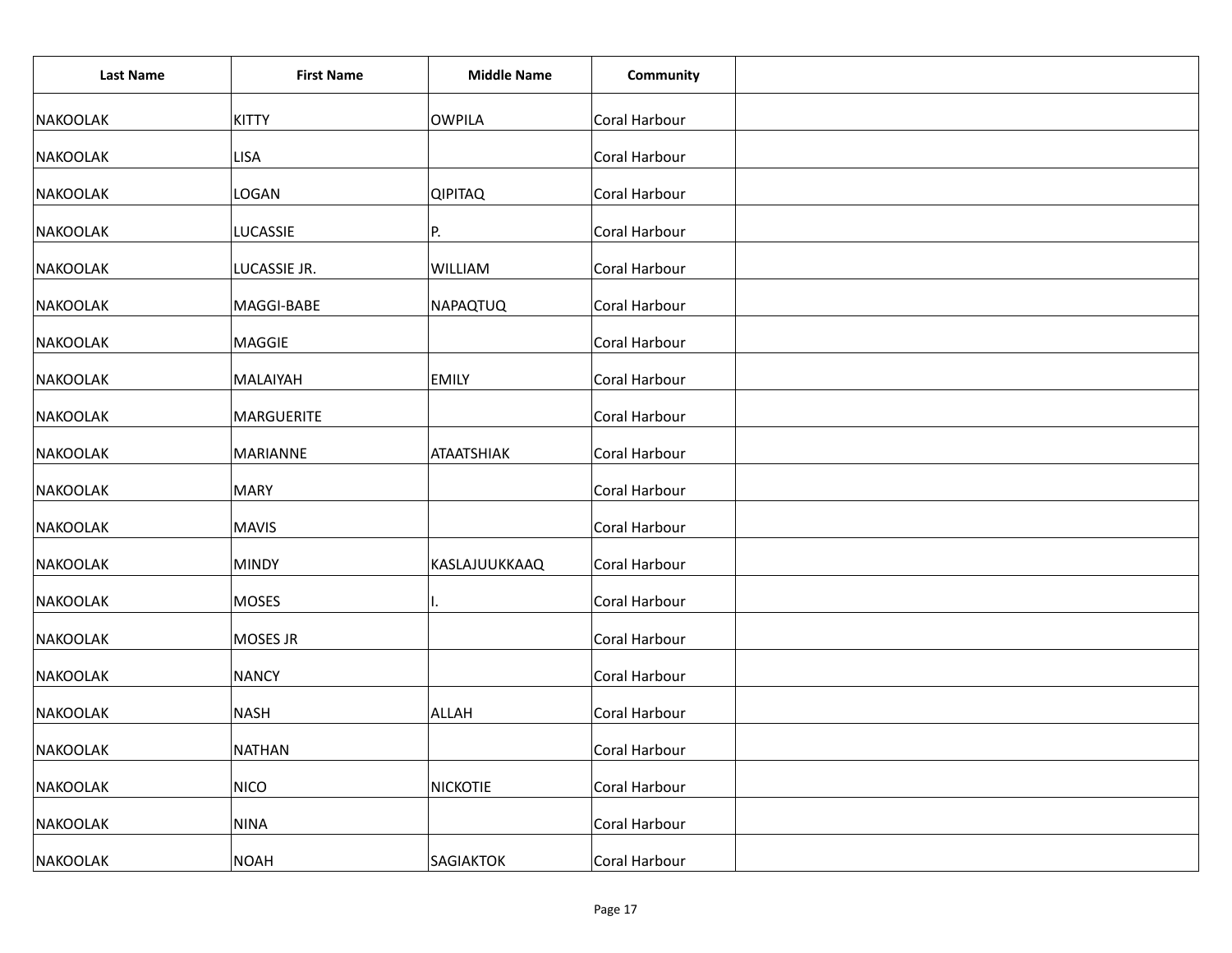| <b>Last Name</b> | <b>First Name</b> | <b>Middle Name</b> | Community     |  |
|------------------|-------------------|--------------------|---------------|--|
| NAKOOLAK         | NORMAN            | ADAMIE             | Coral Harbour |  |
| <b>NAKOOLAK</b>  | PAULOOSIE         |                    | Coral Harbour |  |
| <b>NAKOOLAK</b>  | PETER             |                    | Coral Harbour |  |
| <b>NAKOOLAK</b>  | RANDY             | <b>JOMIE</b>       | Coral Harbour |  |
| <b>NAKOOLAK</b>  | RENEE             | ROSE               | Coral Harbour |  |
| <b>NAKOOLAK</b>  | RICHARD           | A.K.I.E.           | Coral Harbour |  |
| <b>NAKOOLAK</b>  | <b>RICKY</b>      | ALLAN              | Coral Harbour |  |
| <b>NAKOOLAK</b>  | RILEY             |                    | Coral Harbour |  |
| <b>NAKOOLAK</b>  | ROLAND            |                    | Coral Harbour |  |
| <b>NAKOOLAK</b>  | ROY               | NORMAN             | Coral Harbour |  |
| <b>NAKOOLAK</b>  | SABRINA           | <b>ATUAT</b>       | Coral Harbour |  |
| <b>NAKOOLAK</b>  | <b>SCOTT</b>      | NIRUJAQ            | Coral Harbour |  |
| NAKOOLAK         | SHAINA            | MAKPAHTAQ          | Coral Harbour |  |
| <b>NAKOOLAK</b>  | SHANA             | POOTOOGOK          | Coral Harbour |  |
| NAKOOLAK         | SHARISSE          | <b>IPIKSAUT</b>    | Coral Harbour |  |
| <b>NAKOOLAK</b>  | SHAWN             | <b>PETER BRUCE</b> | Coral Harbour |  |
| NAKOOLAK         | SHAWNIE           | <b>TAUKIE</b>      | Coral Harbour |  |
| NAKOOLAK         | SHAYNE            | KADLUK             | Coral Harbour |  |
| <b>NAKOOLAK</b>  | SHONA             | NAPAQTUQ           | Coral Harbour |  |
| <b>NAKOOLAK</b>  | SILASSIE          | ADAM               | Coral Harbour |  |
| NAKOOLAK         | SIMEONI           | OWPALUK            | Coral Harbour |  |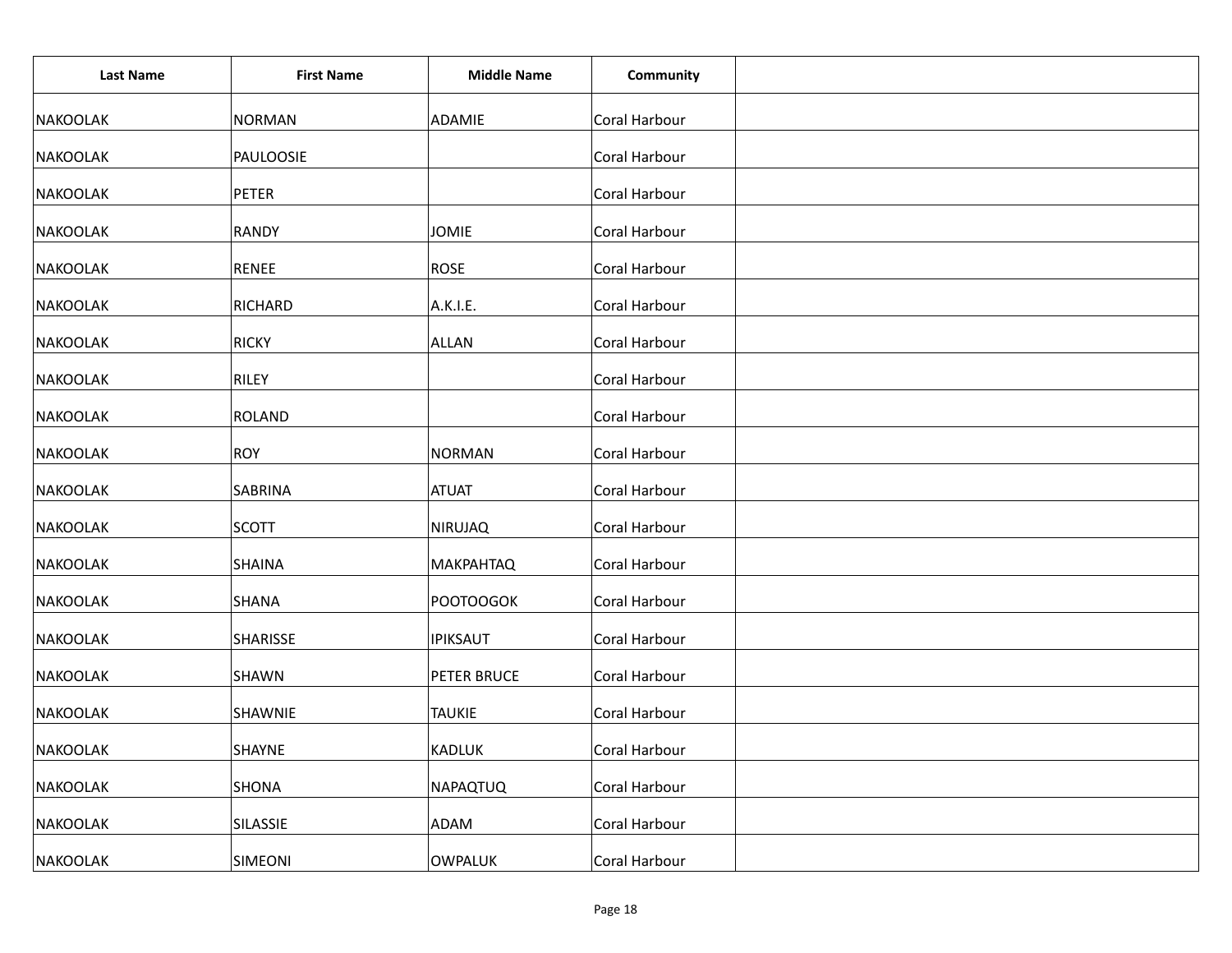| <b>Last Name</b> | <b>First Name</b>  | <b>Middle Name</b> | Community     |  |
|------------------|--------------------|--------------------|---------------|--|
| NAKOOLAK         | <b>SONNY ROGER</b> | <b>ITTURULUK</b>   | Coral Harbour |  |
| NAKOOLAK         | SPENCER            | <b>TUNNAALAQ</b>   | Coral Harbour |  |
| <b>NAKOOLAK</b>  | STEPANIE           | SAUNIALUK          | Coral Harbour |  |
| <b>NAKOOLAK</b>  | <b>STEVE</b>       | ADAMIE             | Coral Harbour |  |
| <b>NAKOOLAK</b>  | <b>SUSIE</b>       | QUPPIRUUQ          | Coral Harbour |  |
| <b>NAKOOLAK</b>  | <b>TAMIKA</b>      | <b>KRISTY INGA</b> | Coral Harbour |  |
| <b>NAKOOLAK</b>  | <b>TANYA</b>       | NAPAQTUQ           | Coral Harbour |  |
| <b>NAKOOLAK</b>  | <b>TAYARAK</b>     |                    | Coral Harbour |  |
| <b>NAKOOLAK</b>  | <b>TERRY</b>       | <b>BOBBY</b>       | Coral Harbour |  |
| <b>NAKOOLAK</b>  | <b>TIFFANY MAY</b> | MAAKI              | Coral Harbour |  |
| <b>NAKOOLAK</b>  | TINA               | YVONNE TUUTAH      | Coral Harbour |  |
| <b>NAKOOLAK</b>  | <b>TOMMY</b>       | <b>UKPAQTUQ</b>    | Coral Harbour |  |
| <b>NAKOOLAK</b>  | <b>TONO SUSAN</b>  | SUSAN              | Coral Harbour |  |
| <b>NAKOOLAK</b>  | <b>TONOCHEYOK</b>  | <b>TULIMAAQ</b>    | Coral Harbour |  |
| <b>NAKOOLAK</b>  | <b>WADE</b>        | ALEXANDER          | Coral Harbour |  |
| <b>NAKOOLAK</b>  | WANDA              | <b>SAILA</b>       | Coral Harbour |  |
| NAKOOLAK         | WILLIE             | MARK               | Coral Harbour |  |
| NAPAYOK          | ALBERT-JOHN        |                    | Coral Harbour |  |
| NATAKOK          | <b>BETSY</b>       | NIQSINIQ           | Coral Harbour |  |
| NATAKOK          | <b>CLIFFORD JR</b> | JEREMY             | Coral Harbour |  |
| NATAKOK          | <b>CLIFFORD SR</b> | <b>BOBBY</b>       | Coral Harbour |  |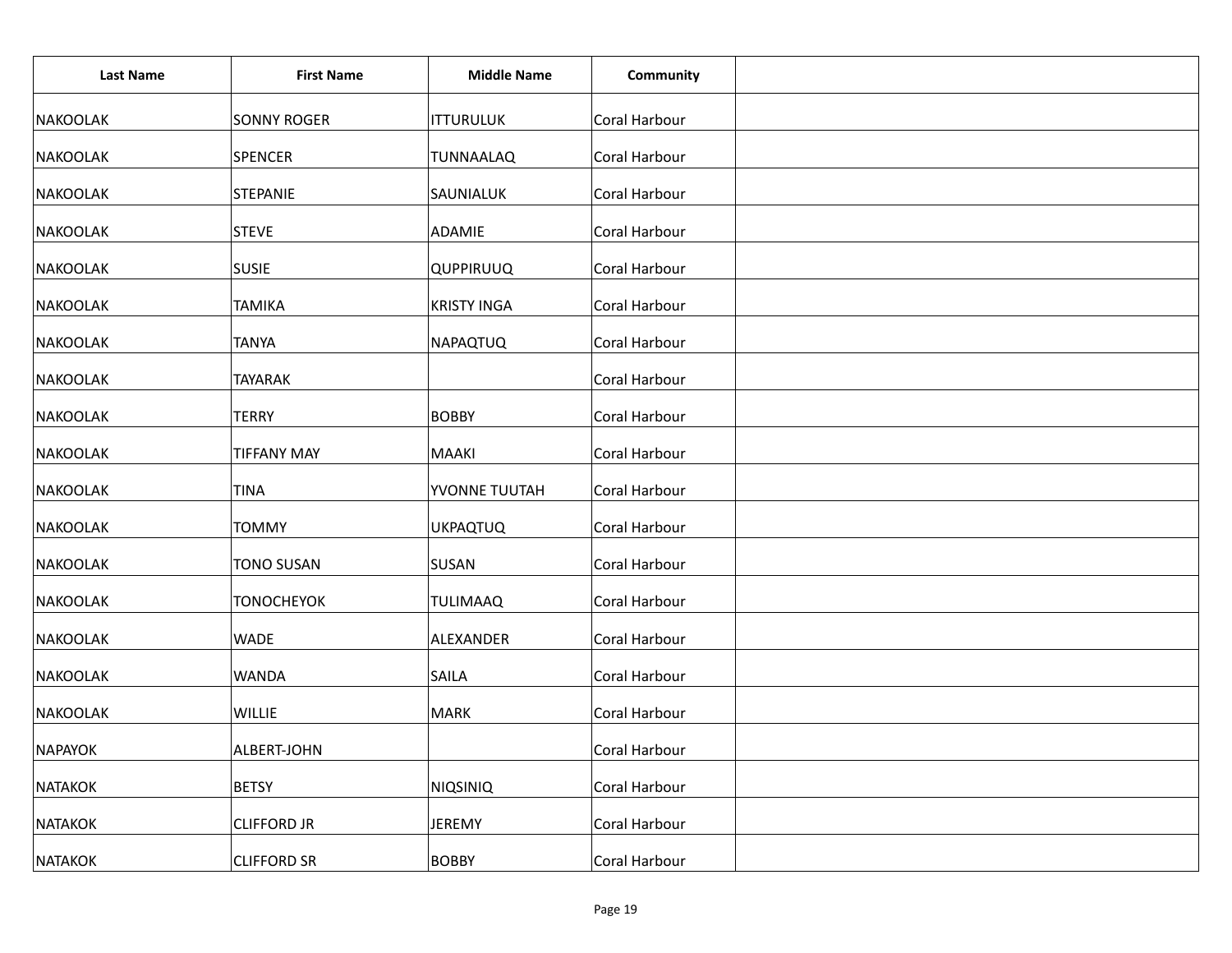| <b>Last Name</b> | <b>First Name</b> | <b>Middle Name</b> | Community     |  |
|------------------|-------------------|--------------------|---------------|--|
| NATAKOK          | DARIAN            | AMAUYAH            | Coral Harbour |  |
| NATAKOK          | DAVIDEE           |                    | Coral Harbour |  |
| NATAKOK          | <b>EMILY</b>      | AGGIQ              | Coral Harbour |  |
| NATAKOK          | GEORGE            | SHIMOUT            | Coral Harbour |  |
| NATAKOK          | JAMIE             | ULAJU              | Coral Harbour |  |
| NATAKOK          | <b>JENNA</b>      | ANGWELIK           | Coral Harbour |  |
| NATAKOK          | MELINDA           | ARNAUJAQ           | Coral Harbour |  |
| NETSER           | AMELIA            | <b>EPIKSOUT</b>    | Coral Harbour |  |
| NETSER           | ASHLEY            | <b>MAAKI</b>       | Coral Harbour |  |
| NETSER           | <b>CRYSTAL</b>    | <b>MARTHA</b>      | Coral Harbour |  |
| NETSER           | DIANA             |                    | Coral Harbour |  |
| NETSER           | DIANE             | <b>QILIQTI</b>     | Coral Harbour |  |
| NETSER           | <b>EMMA</b>       |                    | Coral Harbour |  |
| NETSER           | <b>JACKIE</b>     | <b>IQUNGAYUK</b>   | Coral Harbour |  |
| NETSER           | <b>JAKE</b>       | <b>QUSAGAAT</b>    | Coral Harbour |  |
| NETSER           | JEREMY            | <b>WILLIAM</b>     | Coral Harbour |  |
| NETSER           | <b>JOELLEN</b>    | <b>NATTIQ</b>      | Coral Harbour |  |
| NETSER           | Katelyn           |                    | Coral Harbour |  |
| NETSER           | KATHLEEN          |                    | Coral Harbour |  |
| NETSER           | LEONARD           | <b>PAMEOLIK</b>    | Coral Harbour |  |
| NETSER           | <b>LEONIE</b>     |                    | Coral Harbour |  |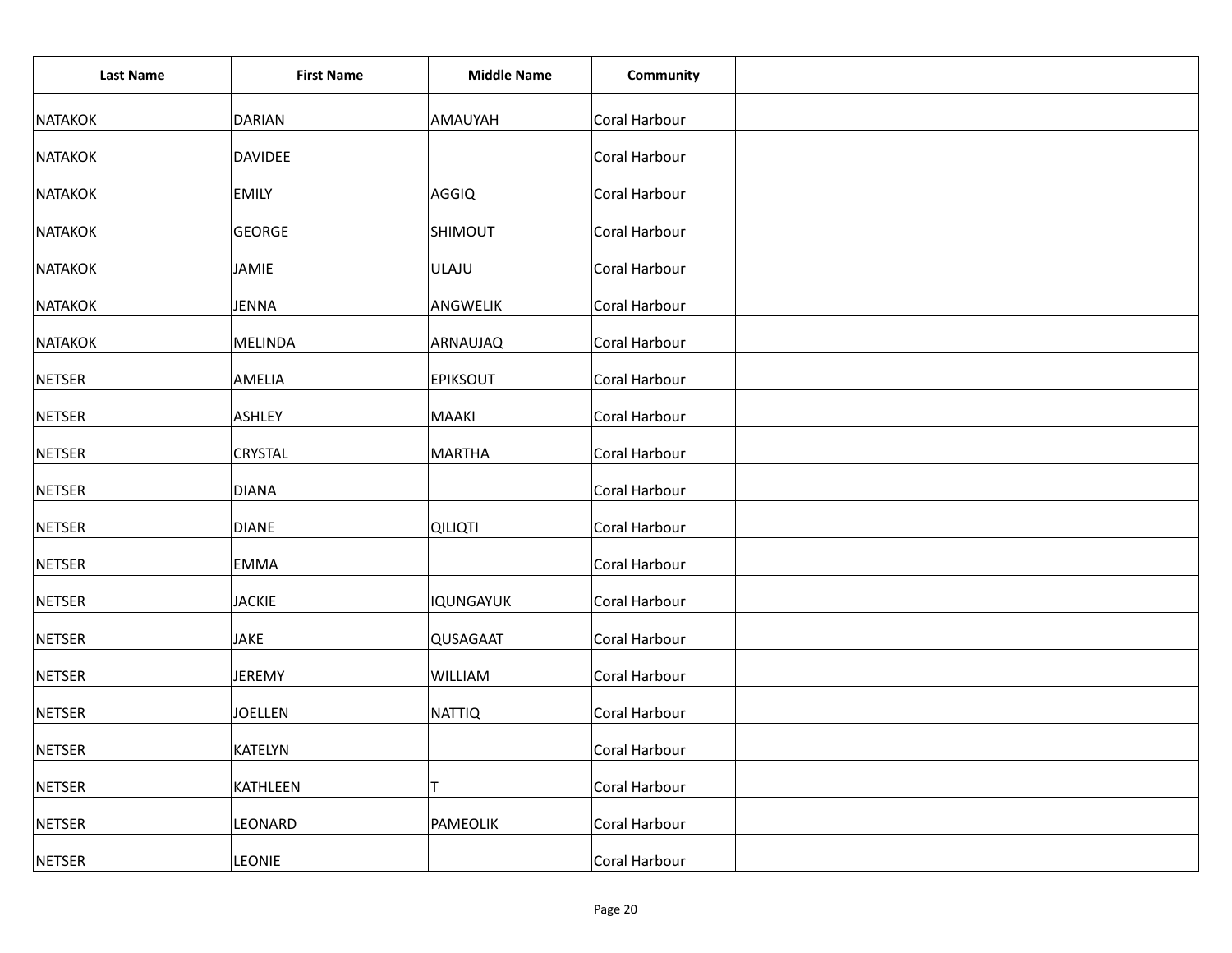| <b>Last Name</b> | <b>First Name</b> | <b>Middle Name</b> | Community     |  |
|------------------|-------------------|--------------------|---------------|--|
| NETSER           | MATTHEW           | KILAJAH            | Coral Harbour |  |
| NETSER           | MONA              | A                  | Coral Harbour |  |
| NETSER           | PATTERK           |                    | Coral Harbour |  |
| NETSER           | <b>QUINTON</b>    | <b>JOSEPH</b>      | Coral Harbour |  |
| NETSER           | RAY               | <b>NAUDLA</b>      | Coral Harbour |  |
| NETSER           | RICHARD           | <b>IVALUAJUK</b>   | Coral Harbour |  |
| NETSER           | SARAH             | KELLAJAN           | Coral Harbour |  |
| NETSER           | <b>TOOMA</b>      |                    | Coral Harbour |  |
| NETSER           | <b>TROY</b>       | <b>ALKAT</b>       | Coral Harbour |  |
| NIAKROK          | ARSENE            | <b>IRKSAK</b>      | Coral Harbour |  |
| NINGEOCHEAK      | ASHLEY            | <b>PEECEE</b>      | Coral Harbour |  |
| NINGEOCHEAK      | <b>DOROTHY</b>    |                    | Coral Harbour |  |
| NINGEOCHEAK      | GREG              | Α.                 | Coral Harbour |  |
| NINGEOCHEAK      | JIMMY             | S                  | Coral Harbour |  |
| NINGEOCHEAK      | JOANNA            |                    | Coral Harbour |  |
| NINGEOCHEAK      | JODY              |                    | Coral Harbour |  |
| NINGEOCHEAK      | KERRI             | LAYLA              | Coral Harbour |  |
| NINGEOCHEAK      | KUPAPIK           |                    | Coral Harbour |  |
| NINGEOCHEAK      | <b>LUCY</b>       |                    | Coral Harbour |  |
| NINGEOCHEAK      | RAYMOND           |                    | Coral Harbour |  |
| NINGEOCHEAK      | <b>SHAVEQOQ</b>   |                    | Coral Harbour |  |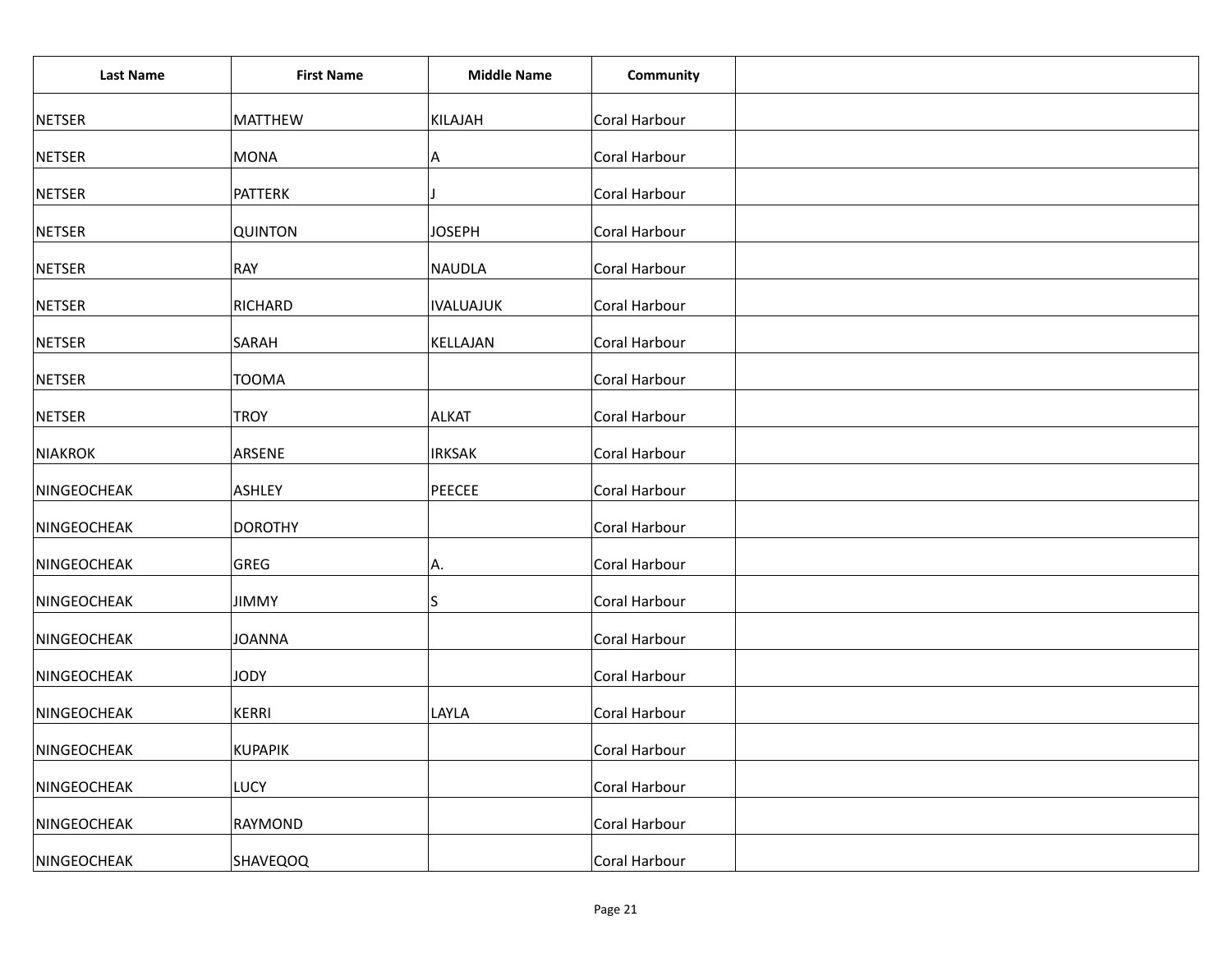| <b>Last Name</b> | <b>First Name</b> | <b>Middle Name</b> | Community            |  |
|------------------|-------------------|--------------------|----------------------|--|
| NINGEOCHEAK      | <b>TASHA</b>      |                    | Coral Harbour        |  |
| NINGEONGAN       | ANNIE             | <b>ENOLOOK</b>     | Coral Harbour        |  |
| NINGEONGAN       | <b>BRANDON</b>    | POOKA              | Coral Harbour        |  |
| NINGEONGAN       | <b>CINDY</b>      | N.                 | Coral Harbour        |  |
| NINGEONGAN       | DEREK             |                    | Coral Harbour        |  |
| NINGEONGAN       | ELIZABETH         | Q.                 | Coral Harbour        |  |
| NINGEONGAN       | FAITH             | <b>CONNIE</b>      | Coral Harbour        |  |
| NINGEONGAN       | <b>JOHNNY</b>     | QAUNAQ             | Coral Harbour        |  |
| NINGEONGAN       | <b>JOHNNY JR</b>  | <b>SEKOLIAK</b>    | Coral Harbour        |  |
| NINGEONGAN       | <b>JOSHUA</b>     | ARNTTUINAQ         | <b>Coral Harbour</b> |  |
| NINGEONGAN       | KENNETH           |                    | Coral Harbour        |  |
| NINGEONGAN       | <b>LILY</b>       | PADLUK             | Coral Harbour        |  |
| NINGEONGAN       | MAY               | <b>MANILAQ</b>     | Coral Harbour        |  |
| NINGEONGAN       | MOSES             | K                  | Coral Harbour        |  |
| NINGEONGAN       | RONNIE            |                    | Coral Harbour        |  |
| NINGEONGAN       | <b>VICTORIA</b>   | <b>LINDA</b>       | Coral Harbour        |  |
| NINGEONGAN       | <b>VINCENT</b>    | OWPALUK            | Coral Harbour        |  |
| NOAH             | ABEL              | <b>IPEELEE</b>     | Coral Harbour        |  |
| NOAH             | BOB               | NIPPI              | Coral Harbour        |  |
| NOAH             | LARRY             | DAVIDEE            | Coral Harbour        |  |
| NOAH             | LILLIAN           | KALAPIK            | Coral Harbour        |  |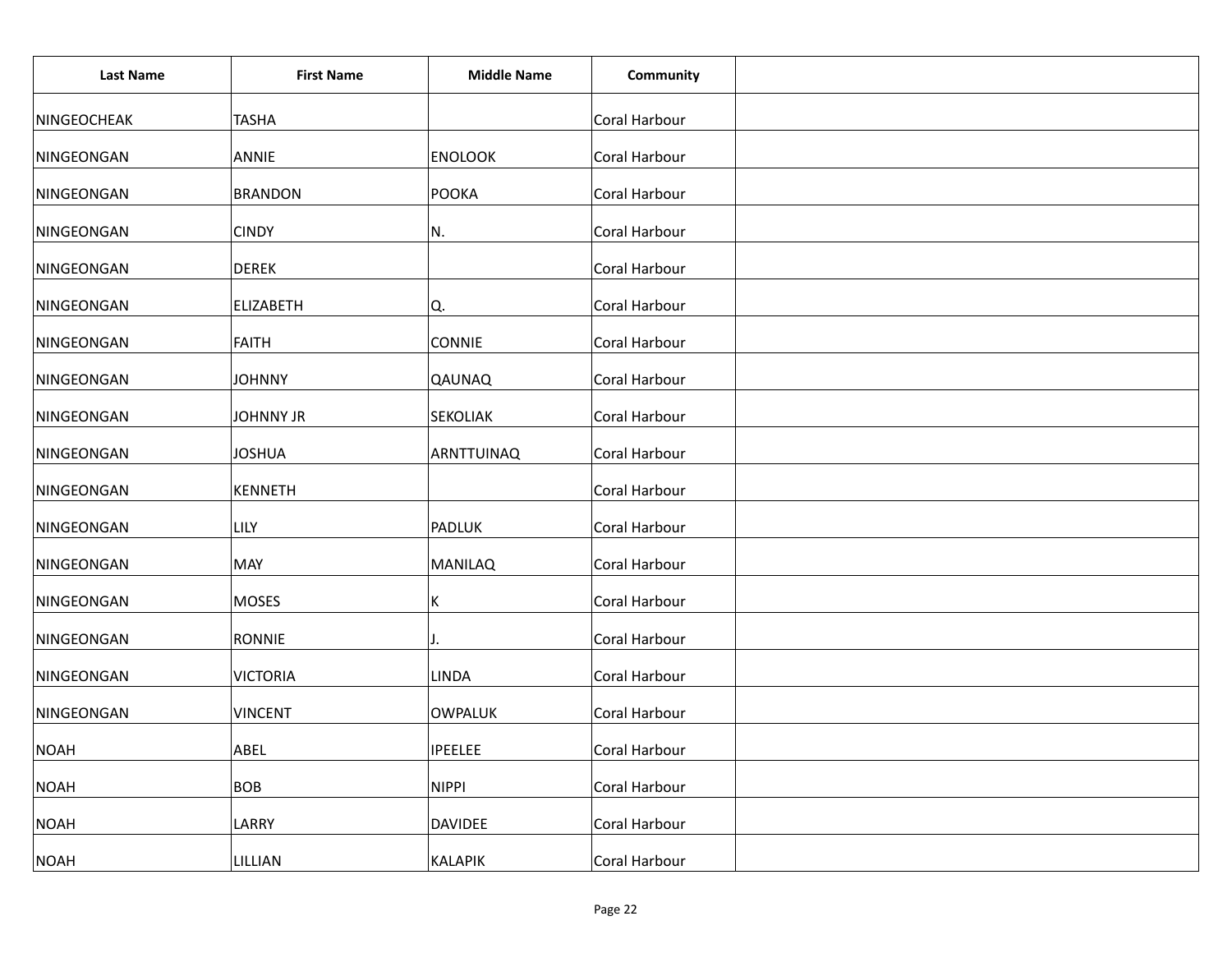| <b>Last Name</b> | <b>First Name</b> | <b>Middle Name</b> | Community     |  |
|------------------|-------------------|--------------------|---------------|--|
| NOAH             | LIZZIE            |                    | Coral Harbour |  |
| NOAH             | LOUISA            | MAQLUK             | Coral Harbour |  |
| NOAH             | MOSES             |                    | Coral Harbour |  |
| NOAH             | RICKY             | <b>JOSEPH</b>      | Coral Harbour |  |
| NUTARASUNGNERK   | ANITA             |                    | Coral Harbour |  |
| <b>OOKPIK</b>    | ROSIE             | N.                 | Coral Harbour |  |
| <b>OTTOKIE</b>   | <b>AKAVAK JR</b>  | <b>PUDLAT</b>      | Coral Harbour |  |
| <b>OTTOKIE</b>   | AKAVAK SR.        | <b>ADAMIE</b>      | Coral Harbour |  |
| <b>OTTOKIE</b>   | <b>BECKY</b>      |                    | Coral Harbour |  |
| <b>OTTOKIE</b>   | JEFF              | <b>PARR</b>        | Coral Harbour |  |
| <b>OTTOKIE</b>   | KATHY             | ARNAKUDLUK         | Coral Harbour |  |
| <b>OTTOKIE</b>   | NATASHA           | <b>HATTIE</b>      | Coral Harbour |  |
| <b>OTTOKIE</b>   | OSSIAN            | <b>JUTANIE A</b>   | Coral Harbour |  |
| <b>OTTOKIE</b>   | OWPILA            | JULIA              | Coral Harbour |  |
| OWPALUK          | ABRAHAM           | <b>PADDY</b>       | Coral Harbour |  |
| OWPALUK          | <b>CELIA</b>      | <b>EJIVALUQ</b>    | Coral Harbour |  |
| OWPALUK          | <b>SYLVIA</b>     | <b>SHEOSIKTUK</b>  | Coral Harbour |  |
| PALIAK           | DAVID             | PALIAK             | Coral Harbour |  |
| PALIAK           | ELI.              |                    | Coral Harbour |  |
| PALIAK           | JEAN              |                    | Coral Harbour |  |
| PALIAK           | <b>TOMMY</b>      |                    | Coral Harbour |  |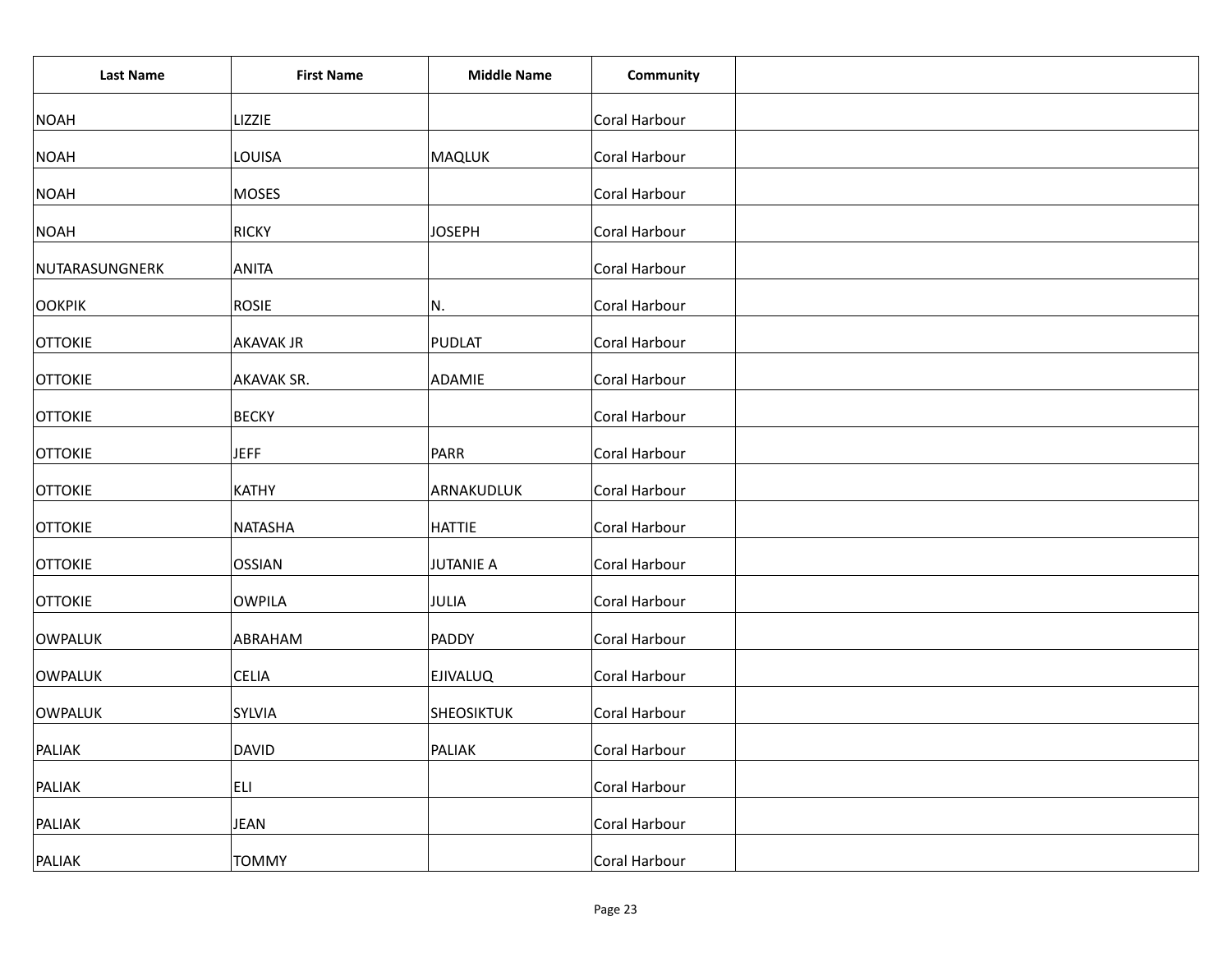| <b>Last Name</b>   | <b>First Name</b> | <b>Middle Name</b> | Community     |  |
|--------------------|-------------------|--------------------|---------------|--|
| PALIAK-ANGOOTEALUK | RHODA             |                    | Coral Harbour |  |
| PAMEOLIK           | AMOS              | <b>UKKUQ</b>       | Coral Harbour |  |
| PAMEOLIK           | <b>CHANELLE</b>   | <b>CRIS</b>        | Coral Harbour |  |
| PAMEOLIK           | <b>CHRIS</b>      |                    | Coral Harbour |  |
| PAMEOLIK           | <b>DAKOTA</b>     | MANITOK            | Coral Harbour |  |
| PAMEOLIK           | <b>DESIREE</b>    | <b>NATUK</b>       | Coral Harbour |  |
| PAMEOLIK           | DOUGLAS           |                    | Coral Harbour |  |
| PAMEOLIK           | FELICITY          | ANGUGASAK          | Coral Harbour |  |
| PAMEOLIK           | <b>JACLYN</b>     |                    | Coral Harbour |  |
| PAMEOLIK           | <b>JOHN</b>       |                    | Coral Harbour |  |
| PAMEOLIK           | <b>JUSTIN</b>     |                    | Coral Harbour |  |
| PAMEOLIK           | KEILE             |                    | Coral Harbour |  |
| PAMEOLIK           | <b>LEONIE</b>     |                    | Coral Harbour |  |
| PAMEOLIK           | NORA              |                    | Coral Harbour |  |
| PAMEOLIK           | RENEE             | <b>TAUNAU</b>      | Coral Harbour |  |
| PAMEOLIK           | SYDNEY            | ANGWELIK           | Coral Harbour |  |
| PAMEOLIK           | ULAK              | <b>IJAKAK</b>      | Coral Harbour |  |
| PANIYUK            | <b>CASEY</b>      |                    | Coral Harbour |  |
| PANIYUK            | <b>CLINTON</b>    |                    | Coral Harbour |  |
| PANIYUK            | JANET             |                    | Coral Harbour |  |
| PANIYUK            | JERRY             | KONO               | Coral Harbour |  |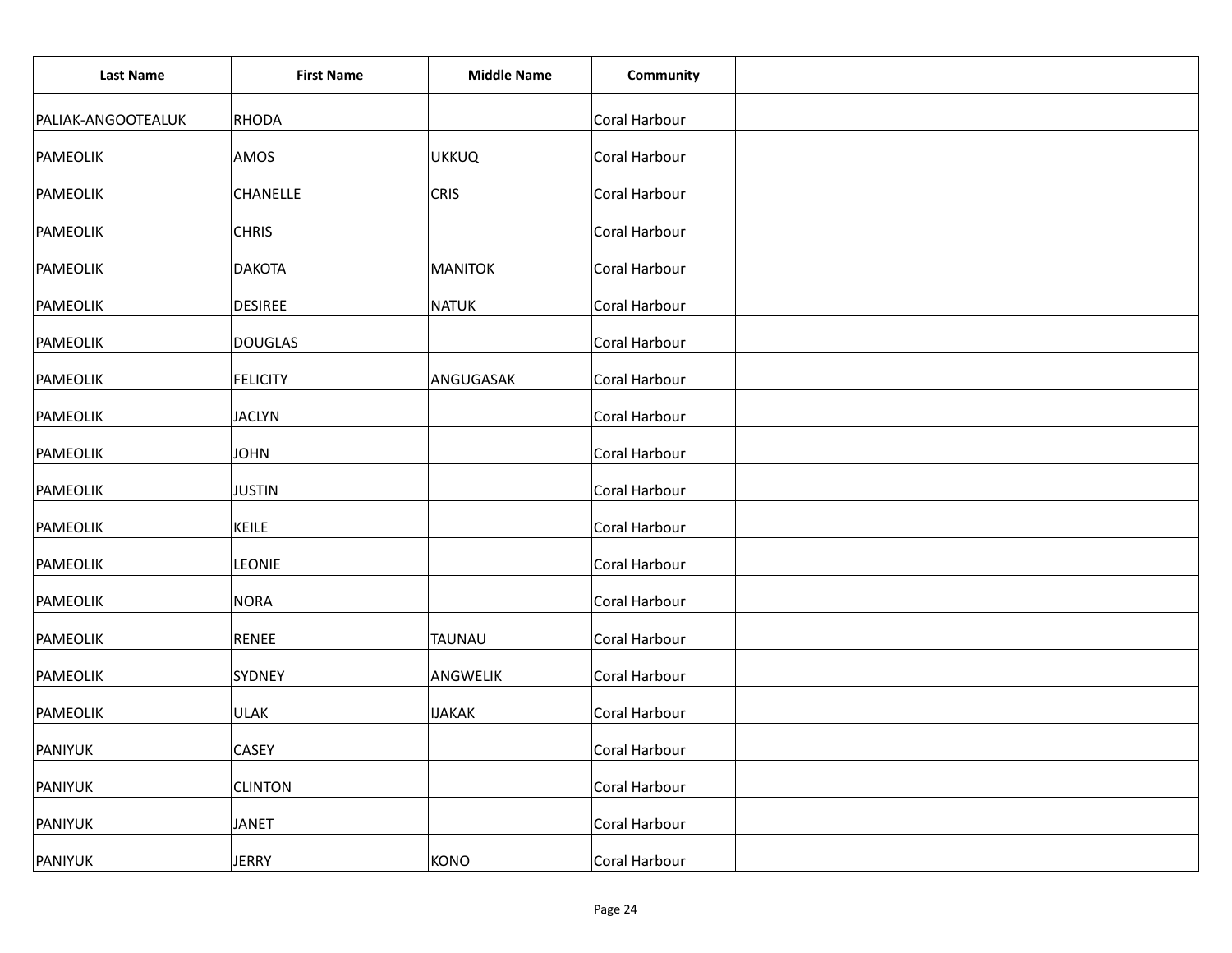| <b>Last Name</b> | <b>First Name</b> | <b>Middle Name</b> | Community     |  |
|------------------|-------------------|--------------------|---------------|--|
| PANIYUK          | <b>JOCELYN</b>    | MADELINE           | Coral Harbour |  |
| PANIYUK          | <b>JOSEPH</b>     | <b>JOHN</b>        | Coral Harbour |  |
| PANIYUK          | KAYSHIA           | <b>IQTUAQ</b>      | Coral Harbour |  |
| PANIYUK          | <b>LAKEISHA</b>   | <b>JEANNIE</b>     | Coral Harbour |  |
| PANIYUK          | LANA              | <b>NANGNGAT</b>    | Coral Harbour |  |
| PANIYUK          | LENA              |                    | Coral Harbour |  |
| PANIYUK          | LOT               | <b>NAATTAT</b>     | Coral Harbour |  |
| PANIYUK          | MARK              | SAPUNGAQ           | Coral Harbour |  |
| PANIYUK          | NATTUQ            |                    | Coral Harbour |  |
| PANIYUK          | <b>SHEILA</b>     | <b>TONO</b>        | Coral Harbour |  |
| PANIYUK          | VANESSA           | <b>Tagalik</b>     | Coral Harbour |  |
| PANIYUK          | <b>VIVIAN</b>     |                    | Coral Harbour |  |
| PEE              | DANNY             | <b>PETER</b>       | Coral Harbour |  |
| PEE              | DAVID             | <b>LUCASSIE</b>    | Coral Harbour |  |
| PEE              | DONOVAN           | ARNAQJUAQ          | Coral Harbour |  |
| PEE              | DORIANNA          | <b>EMILY</b>       | Coral Harbour |  |
| PEE              | KAVAVOW           | <b>ITULUK</b>      | Coral Harbour |  |
| PEE              | LIDIA-DAWN        |                    | Coral Harbour |  |
| PEE              | LINDA             | NURRAUJAQ          | Coral Harbour |  |
| PEE              | LORETTA           |                    | Coral Harbour |  |
| PEE              | SANAQ             | SARAH              | Coral Harbour |  |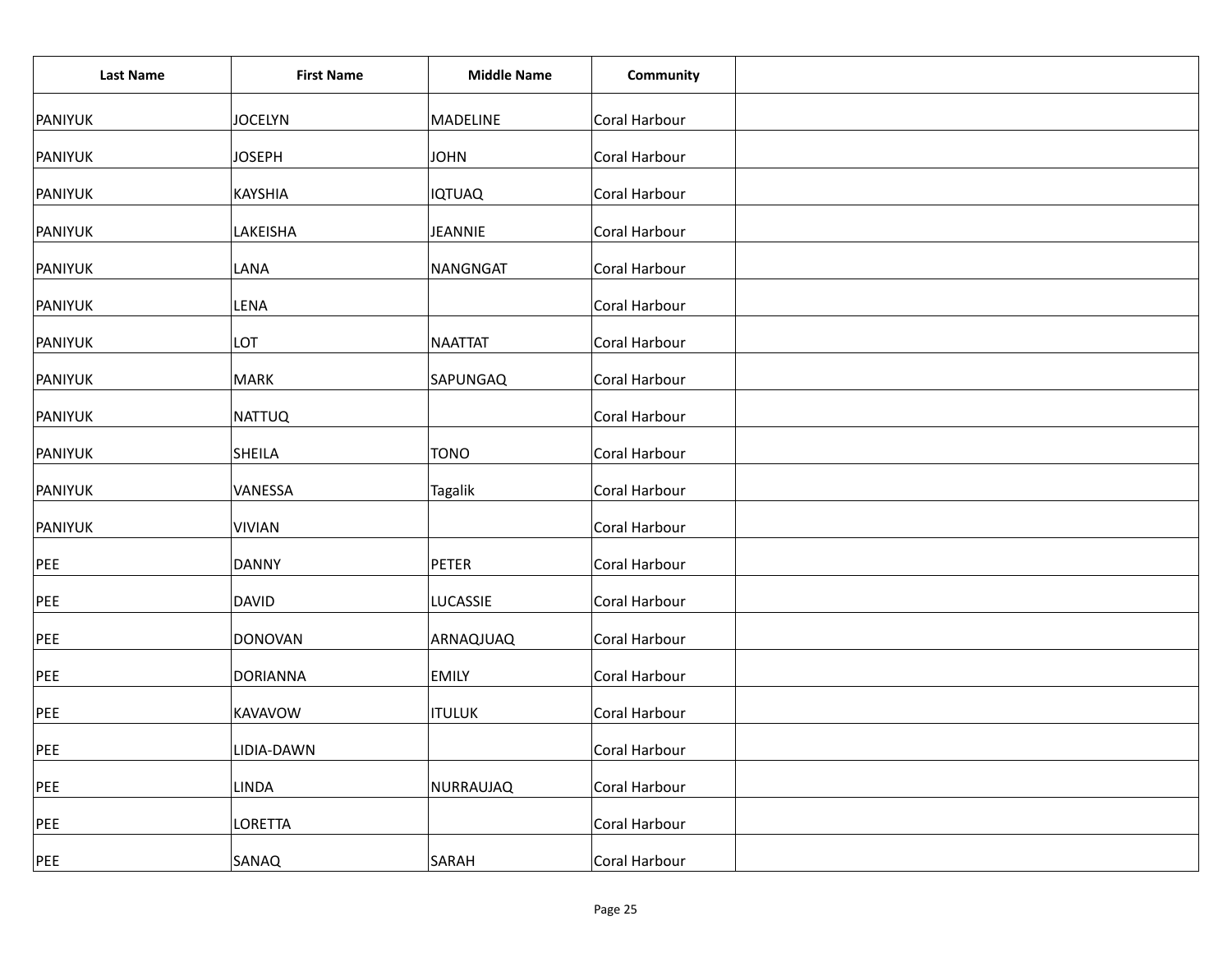| <b>Last Name</b> | <b>First Name</b> | <b>Middle Name</b> | Community     |  |
|------------------|-------------------|--------------------|---------------|--|
| PINGWARTUK       | <b>DANIEL JR</b>  | ARNAKADLAK         | Coral Harbour |  |
| <b>POOTOOLIK</b> | <b>BRAD</b>       | <b>ETTU</b>        | Coral Harbour |  |
| <b>POOTOOLIK</b> | <b>CHLOE</b>      | MANCIE             | Coral Harbour |  |
| <b>POOTOOLIK</b> | <b>ELIJAH</b>     | <b>TUKKAQ</b>      | Coral Harbour |  |
| <b>POOTOOLIK</b> | LIZZIE            | <b>TALIQPIK</b>    | Coral Harbour |  |
| <b>POOTOOLIK</b> | LUCASSIE          |                    | Coral Harbour |  |
| <b>POOTOOLIK</b> | MARK              | <b>ALUPAK</b>      | Coral Harbour |  |
| <b>POOTOOLIK</b> | NICHOLE           | NINNAQ             | Coral Harbour |  |
| <b>POOTOOLIK</b> | <b>RUTH</b>       | <b>TIRAQ</b>       | Coral Harbour |  |
| PUDLAT           | <b>BRITNEY</b>    | L.P.               | Coral Harbour |  |
| PUDLAT           | <b>COLIN</b>      | <b>DAVIDEE</b>     | Coral Harbour |  |
| PUDLAT           | <b>EMILY</b>      |                    | Coral Harbour |  |
| PUDLAT           | <b>JAY</b>        | <b>CHARLIE</b>     | Coral Harbour |  |
| PUDLAT           | <b>JOHN</b>       | ELL                | Coral Harbour |  |
| PUDLAT           | MADISON           | JEANNIE            | Coral Harbour |  |
| PUDLAT           | MINNIE            |                    | Coral Harbour |  |
| PUDLAT           | MIYAH             |                    | Coral Harbour |  |
| PUDLAT           | PAUL              |                    | Coral Harbour |  |
| PUDLAT           | TERRANCE          | SAULLUUQ           | Coral Harbour |  |
| PUDLAT           | <b>TYRONE</b>     | QALUGILIK          | Coral Harbour |  |
| PUDLAT-NAKOOLAK  | MARY              | SAIMAU             | Coral Harbour |  |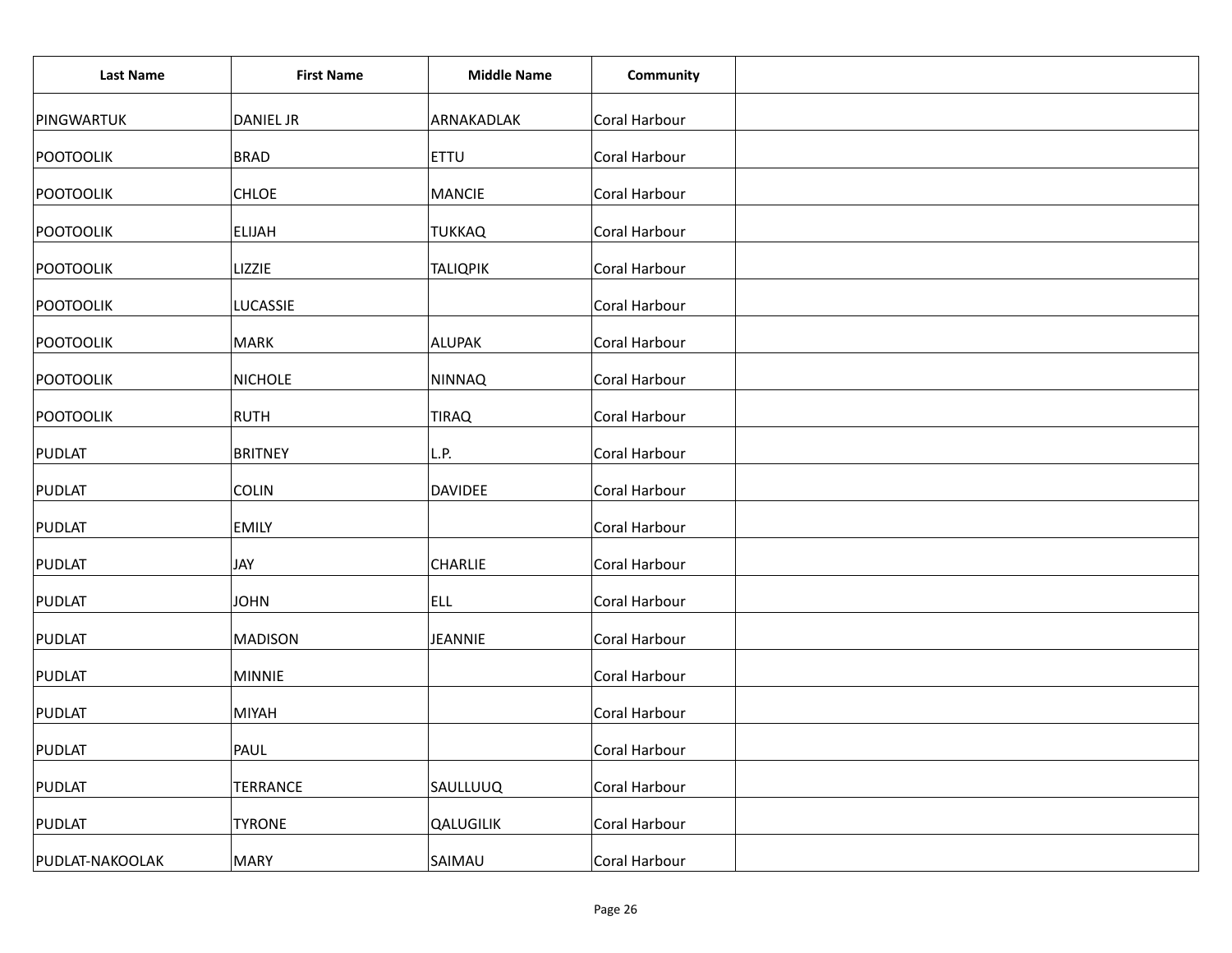| <b>Last Name</b> | <b>First Name</b> | <b>Middle Name</b>     | Community     |  |
|------------------|-------------------|------------------------|---------------|--|
| SAIMAUT          | <b>DARREN</b>     | <b>JAMES ANGUILLIQ</b> | Coral Harbour |  |
| SAIMAUT          | DIMAREES          | <b>MINGEREAK</b>       | Coral Harbour |  |
| SAIMAUT          | DONNA             | <b>QUPANUAQ</b>        | Coral Harbour |  |
| SAIMAUT          | <b>JOHN</b>       | <b>NAUDLAQ</b>         | Coral Harbour |  |
| SANERTANUT       | <b>JOBIE</b>      | AVINGAK                | Coral Harbour |  |
| SANERTANUT       | OLEEKIE           |                        | Coral Harbour |  |
| SANERTANUT       | SONNY             |                        | Coral Harbour |  |
| SAVIADJUK        | <b>BOBBIE-JO</b>  |                        | Coral Harbour |  |
| SAVIADJUK        | CHARLIE           |                        | Coral Harbour |  |
| SAVIAKJUK        | AIDAN             | OKKO                   | Coral Harbour |  |
| SAVIAKJUK        | ANDY              | E                      | Coral Harbour |  |
| SAVIAKJUK        | BERNADETTE        | PEECEE/KULUK           | Coral Harbour |  |
| SAVIAKJUK        | <b>BOBBY</b>      | В.                     | Coral Harbour |  |
| SAVIAKJUK        | <b>BRIDGET</b>    |                        | Coral Harbour |  |
| SAVIAKJUK        | <b>CALEB</b>      | <b>NATAAQ</b>          | Coral Harbour |  |
| SAVIAKJUK        | CANDACE           |                        | Coral Harbour |  |
| SAVIAKJUK        | <b>CHARLIE JR</b> | <b>NIVIAGSI</b>        | Coral Harbour |  |
| SAVIAKJUK        | David             | <b>ROBERT TIKKIVIK</b> | Coral Harbour |  |
| SAVIAKJUK        | HALEY             | TAGAK Q.               | Coral Harbour |  |
| SAVIAKJUK        | <b>HARRISON</b>   | <b>KALAI</b>           | Coral Harbour |  |
| SAVIAKJUK        | <b>HURODY</b>     | <b>TAPIA</b>           | Coral Harbour |  |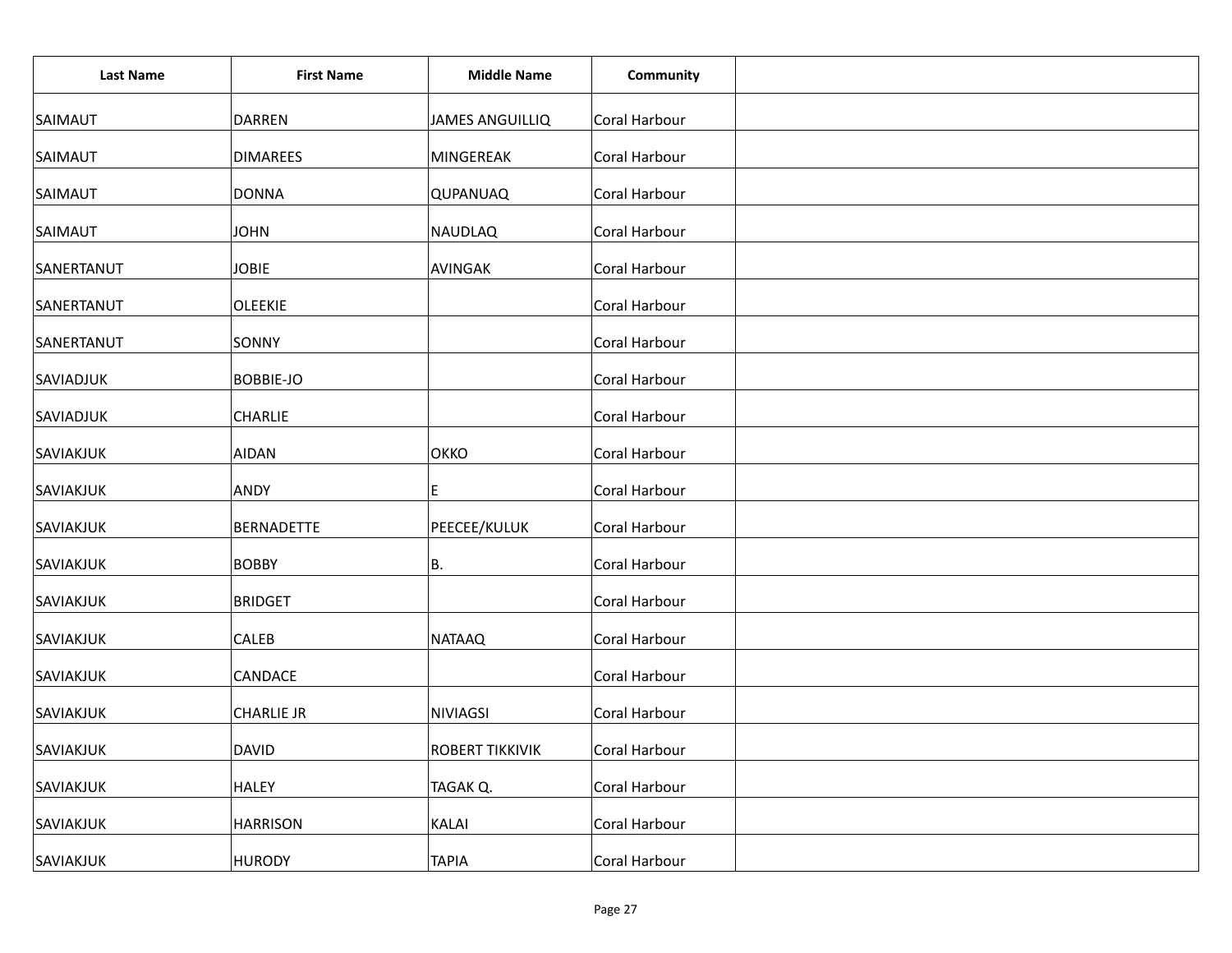| <b>Last Name</b> | <b>First Name</b> | <b>Middle Name</b> | Community     |  |
|------------------|-------------------|--------------------|---------------|--|
| SAVIAKJUK        | JOE               | <b>SHIMOUT</b>     | Coral Harbour |  |
| SAVIAKJUK        | <b>JOSEPH</b>     | ITIGAUJUQ          | Coral Harbour |  |
| SAVIAKJUK        | MELANIE           | MARTHA PALLULAQ    | Coral Harbour |  |
| SAVIAKJUK        | RUBEN             | NATAKOK            | Coral Harbour |  |
| SAVIAKJUK        | SAM               | <b>BOBBY</b>       | Coral Harbour |  |
| SAVIAKJUK        | SANDRA            | NIAQUKITTUQ        | Coral Harbour |  |
| SAVIAKJUK        | SANDY             | <b>TONO</b>        | Coral Harbour |  |
| SAVIAKJUK        | SANDY JR          |                    | Coral Harbour |  |
| SAVIAKJUK        | SEBASTIAN         | QAQQAYUK JAMESEE   | Coral Harbour |  |
| SAVIAKJUK        | SHANNON           | <b>TUGAK</b>       | Coral Harbour |  |
| SAVIAKJUK        | SHARON            |                    | Coral Harbour |  |
| SAVIAKJUK        | <b>SIMONIE</b>    | <b>ESA</b>         | Coral Harbour |  |
| SAVIAKJUK        | SPENCER           | <b>TAPIA</b>       | Coral Harbour |  |
| SAVIAKJUK        | <b>TERESA</b>     | <b>QUARAQ</b>      | Coral Harbour |  |
| SAVIAKJUK        | TERRY             | QAQANGA            | Coral Harbour |  |
| SAVIAKJUK        | TRINA             | <b>LIZZIE</b>      | Coral Harbour |  |
| SAVIAKJUK        | VINCENT           | AGIUQ              | Coral Harbour |  |
| SHAPANGAK        | BENITA            | <b>ULATTITAQ</b>   | Coral Harbour |  |
| SHAPANGAK        | <b>CHARLIE</b>    | <b>ITTUARLUK</b>   | Coral Harbour |  |
| SHAPANGAK        | <b>CHRISTINE</b>  | <b>UQITTUQ</b>     | Coral Harbour |  |
| SHAPANGAK        | <b>CORSON</b>     | MATU               | Coral Harbour |  |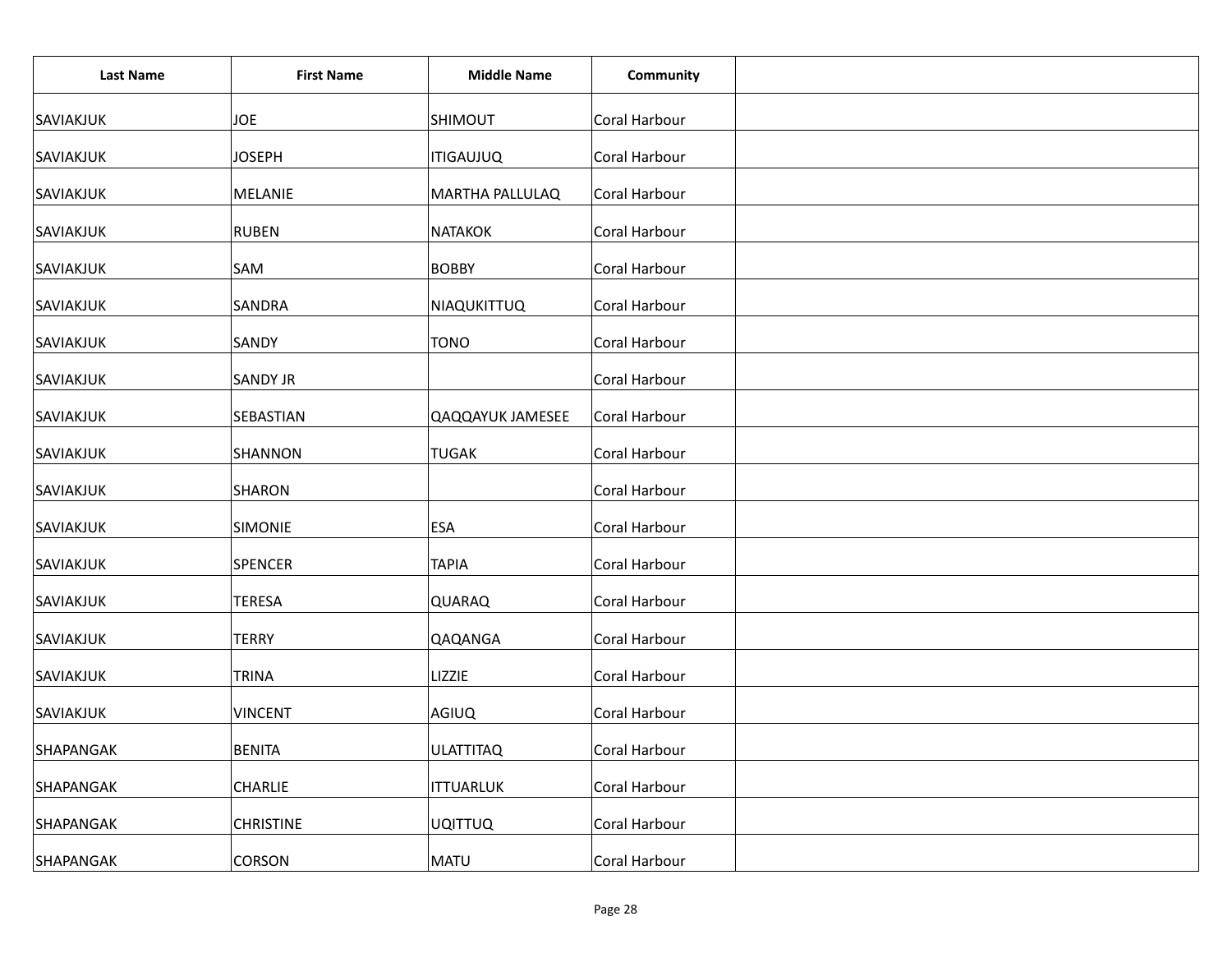| <b>Last Name</b> | <b>First Name</b> | <b>Middle Name</b> | Community     |  |
|------------------|-------------------|--------------------|---------------|--|
| SHAPANGAK        | EARL              | <b>LOUIE</b>       | Coral Harbour |  |
| SHAPANGAK        | <b>ELIJAH</b>     |                    | Coral Harbour |  |
| SHAPANGAK        | ELIZABETH         | MAI                | Coral Harbour |  |
| SHAPANGAK        | <b>EMILY</b>      | NATAKOK            | Coral Harbour |  |
| SHAPANGAK        | LIZZIE            | MAGGIE             | Coral Harbour |  |
| SHAPANGAK        | SAMANTHA          | NINGIUNGAN         | Coral Harbour |  |
| SHAPANGAK        | SUSAN             | <b>BOBBIE</b>      | Coral Harbour |  |
| SHAPANGAK        | <b>URSULA</b>     | DAWN               | Coral Harbour |  |
| SHIMOUT          | <b>AGATHA</b>     | <b>IPANAAQ</b>     | Coral Harbour |  |
| SHIMOUT          | DANIEL SR.        |                    | Coral Harbour |  |
| SHIMOUT          | <b>JOSEPH</b>     | DUANE              | Coral Harbour |  |
| SHIMOUT          | <b>JOSEPH</b>     | <b>MICHAEL</b>     | Coral Harbour |  |
| SHIMOUT          | LEANNE            | M.T.N.             | Coral Harbour |  |
| SHIMOUT          | MARIE             | SAIMAUTILAQ        | Coral Harbour |  |
| SHIMOUT          | MARVIN            | NAUDLAQ            | Coral Harbour |  |
| SHIMOUT          | MICHEAL           |                    | Coral Harbour |  |
| SIUTINUAR        | DAWN              | <b>ISSALUK</b>     | Coral Harbour |  |
| SIUTINUAR        | DOREEN            | KILAJA             | Coral Harbour |  |
| SIUTINUAR        | ROGER             | KOMAKSIUT          | Coral Harbour |  |
| SIUTINUAR        | WESLEY            | A.                 | Coral Harbour |  |
| STANLEY          | <b>CONNIE</b>     |                    | Coral Harbour |  |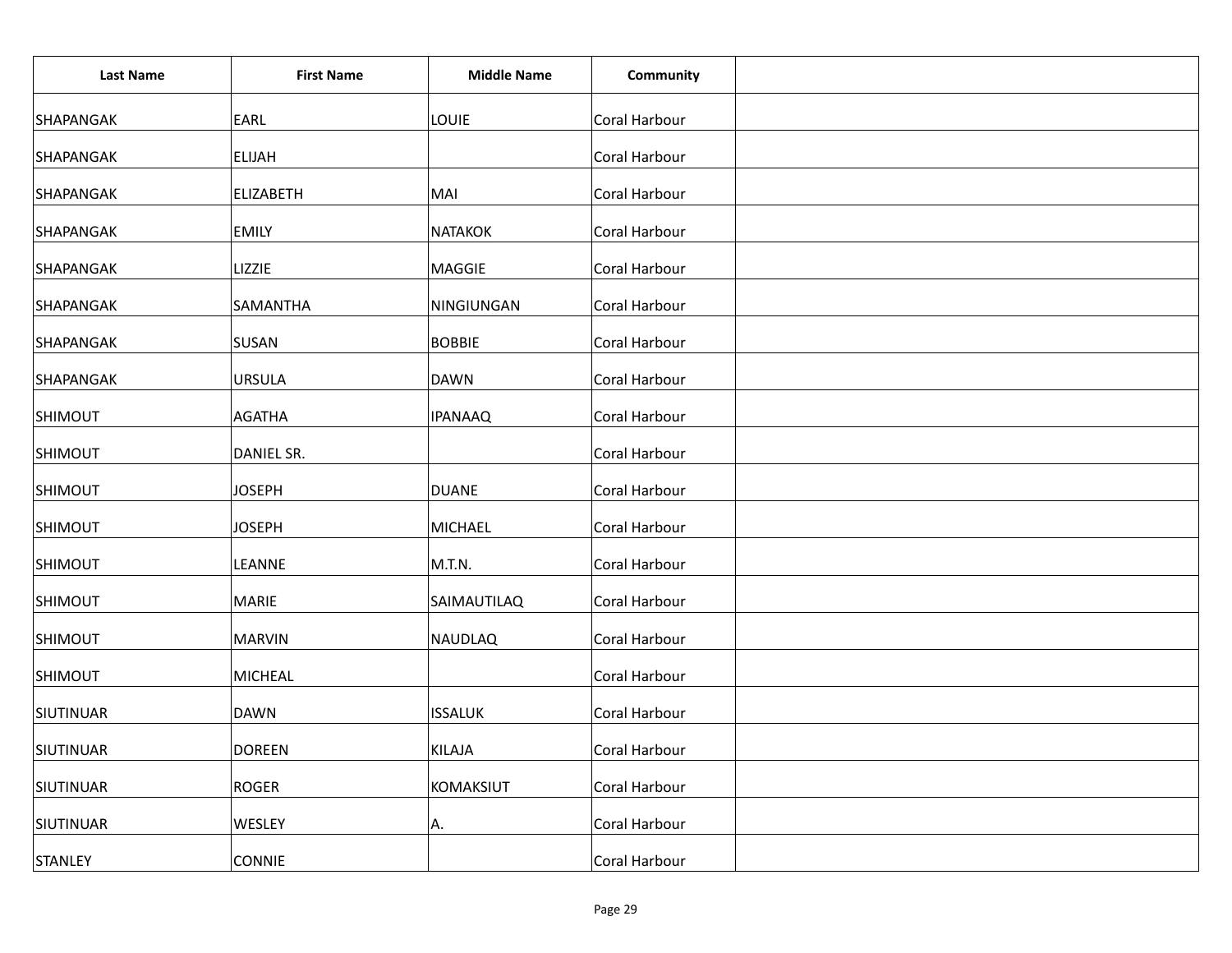| <b>Last Name</b>   | <b>First Name</b>      | <b>Middle Name</b> | Community     |  |
|--------------------|------------------------|--------------------|---------------|--|
| STANLEY            | <b>DEBBIE</b>          |                    | Coral Harbour |  |
| STANLEY            | <b>IAN</b>             | NOAH               | Coral Harbour |  |
| STANLEY            | JIMMY                  |                    | Coral Harbour |  |
| STANLEY            | JONATHON JR            | KALAI              | Coral Harbour |  |
| STANLEY            | MATILDA                |                    | Coral Harbour |  |
| <b>STANLEY</b>     | <b>PITSEOLAK BILLY</b> |                    | Coral Harbour |  |
| <b>TANUYAK-ELL</b> | <b>ROSIE</b>           |                    | Coral Harbour |  |
| <b>TAPARTI</b>     | STUART                 | ARNOLD             | Coral Harbour |  |
| TINASHLU           | GARY                   | P                  | Coral Harbour |  |
| ULUADLUAK          | BERNIE                 | QINGAUGAQ          | Coral Harbour |  |
|                    |                        |                    |               |  |
|                    |                        |                    |               |  |
|                    |                        |                    |               |  |
|                    |                        |                    |               |  |
|                    |                        |                    |               |  |
|                    |                        |                    |               |  |
|                    |                        |                    |               |  |
|                    |                        |                    |               |  |
|                    |                        |                    |               |  |
|                    |                        |                    |               |  |
|                    |                        |                    |               |  |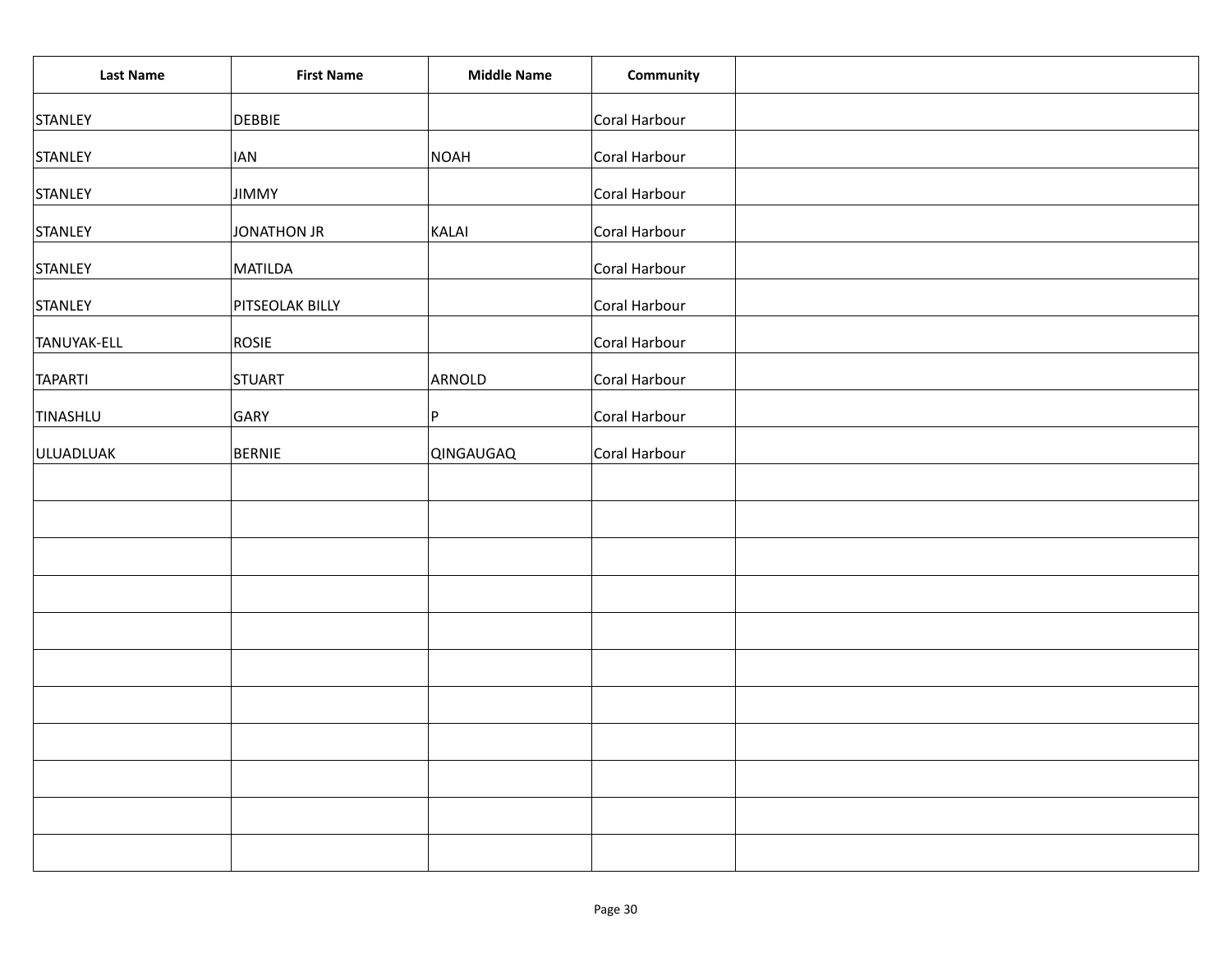| <b>Last Name</b> | <b>First Name</b> | <b>Middle Name</b> | Community |  |
|------------------|-------------------|--------------------|-----------|--|
|                  |                   |                    |           |  |
|                  |                   |                    |           |  |
|                  |                   |                    |           |  |
|                  |                   |                    |           |  |
|                  |                   |                    |           |  |
|                  |                   |                    |           |  |
|                  |                   |                    |           |  |
|                  |                   |                    |           |  |
|                  |                   |                    |           |  |
|                  |                   |                    |           |  |
|                  |                   |                    |           |  |
|                  |                   |                    |           |  |
|                  |                   |                    |           |  |
|                  |                   |                    |           |  |
|                  |                   |                    |           |  |
|                  |                   |                    |           |  |
|                  |                   |                    |           |  |
|                  |                   |                    |           |  |
|                  |                   |                    |           |  |
|                  |                   |                    |           |  |
|                  |                   |                    |           |  |